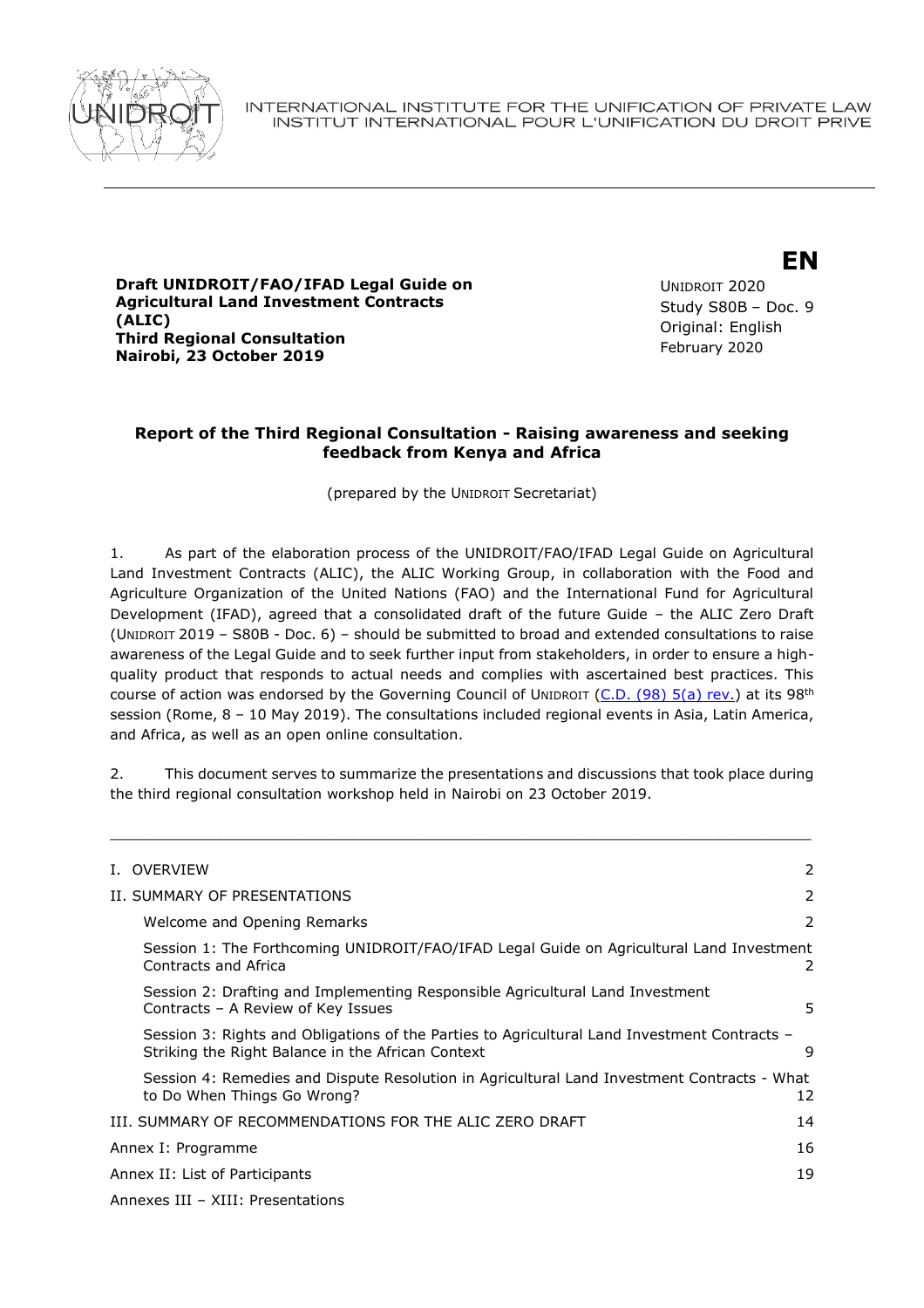## **I. OVERVIEW**

3. The third regional consultation on the future UNIDROIT/FAO/IFAD Legal Guide on Agricultural Land Investment Contracts (ALIC) was held on 23 October 2019 in Kenya at the Strathmore [University Law School](http://www.law.strathmore.edu/) and co-sponsored by the United Nations Food and Agriculture Organization (FAO) and the International Fund for Agricultural Development (IFAD). As part of the finalisation of the future Legal Guide, the workshop was designed to facilitate feedback on the "ALIC Zero Draft" from stakeholders in Africa, including investors' legal counsels, government officials, nongovernmental organisations, academics and private sector representatives. The workshop was organized in four sessions: to provide an overview of the Guide and its primary objectives (Session 1); to delve into the key issues of drafting and implementing responsible agricultural land investment contracts (Session 2); to strike the right balance between the rights and obligations of the parties in Africa (Session 3); and to explore remedies and dispute resolution in the context of agricultural land investment contracts (Session 4).

## **II. SUMMARY OF PRESENTATIONS**

#### **Welcome and Opening Remarks**

4. *Mr. Francisco B. Lopez-Jurado* (Acting Dean of Law School, Strathmore University) first introduced the diverse participants including representatives of Intergovernmental Organisations, government officials, non-governmental organizations, investors' legal counsels, academics and private sector representatives that came from a number of countries in Africa, including Kenya, Uganda, Ethiopia, Tanzania, Mauritania, Sudan, and South Africa. He recognized that FAO, IFAD and UNIDROIT's work on agriculture-related issues contributes to Kenya's agenda on food security, housing, and manufacturing. Finally, he expressed his appreciation for the opportunity to host this event and warmly welcomed all participants.

## **Session 1: The Forthcoming UNIDROIT/FAO/IFAD Legal Guide on Agricultural Land Investment Contracts and Africa**

5. *Mr. Ignacio Tirado* (Secretary-General, UNIDROIT) introduced the future UNIDROIT/FAO/IFAD Legal Guide on Agricultural Land Investment Contracts. He emphasized that the Working Group is seeking feedback and noted that whatever was discussed at the workshop will be considered when finalising the instrument.

6. *Mr. Charles Bebay* (acting FAO Representative in Kenya) delivered a presentation on land tenure rights and responsible investments as founding principles. He mentioned that despite progress made over the past decades, still more than 800 million people continue to suffer from chronic hunger. He highlighted that political will is needed from various actors for action, including private sector, farmers, consumers, and governments to put food and agriculture on the development agenda. He acknowledged there is an emerging consensus on the importance of sustainable agriculture and world food security and noted that the CFS-RAI and VGGT create high-level standards of practice and promote broad-based economic growth.

7. He emphasised that the ALIC Guide combines a land-based legal framework to inform decision making and policy and noted it could be relevant to the programmes implemented in partnership with the Kenyan government (i.e. Land Commission) to promote food security.

8. *Ms. Edith Kirumba* (Environment, Climate and Safeguards Specialist, IFAD) discussed land tenure rights in IFAD's work in the Eastern and Southern Africa region. She explained that the main areas of IFAD's activities include agricultural production, market and finance and noted that IFAD's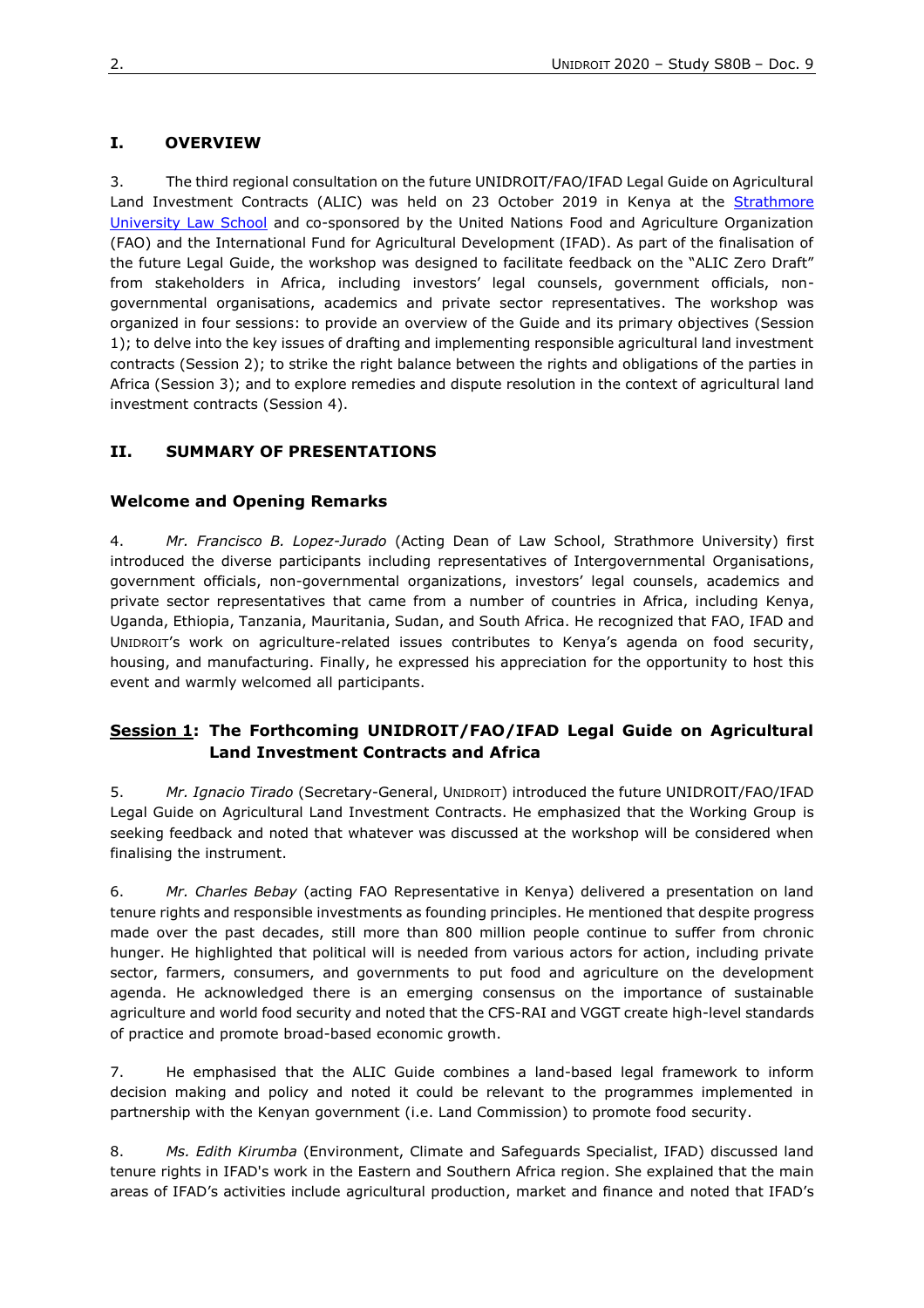budget in Africa is approximately 2 billion dollars. She related how IFAD has financed both large and small programmes through institutions such as the Global Environment Facility (GEF) and explained how IFAD also has projects relating to climate change. She further elaborated on the reasons why IFAD considers land investment projects important and explained the key challenges arising from the complexity of land tenure issues.

9. *Mr. James Gathii* (Professor of International Law, Loyola University, Chicago) presented an overview of legal issues regarding agricultural land investments from an African perspective and explained that the scope of the guide has shifted from just governments and investors to a broader range of actors to legitimise contracts, seeking to move beyond the narrow confines of the investorstate model.

10. He underlined that contracts are an important instrument to fill what may be missing in domestic and international law in terms of minimum standards regarding investment. He further highlighted that the Guide also contains some innovations, for instance in relation to multi-party contracts, which include tripartite contracts between investors, governments, and communities. He stressed that these contracts should also be combined with human rights, as well as with environmental, social, and economic safeguards, especially for vulnerable communities, tenure rights holders, indigenous peoples and women.

11. In his view, the key contribution of the ALIC Guide is that it builds upon and implements high-level standards set forth mainly in the VGGT, the CFS-RAI Principles, and the UN Guiding Principles on business and human rights. It recommends due diligence in the identification of all tenure right holders (including both legal and legitimate rights holders), draws attention to the need for consultation, and the assessment of any possible impacts (e.g. loss of homes, access to water, food security, and livelihood sources for local communities), for which contractual safeguards would be needed.

12. Mr. Gathii emphasised the responsibility of the private sector to respect human rights and to comply with domestic law on environmental aspects, thus taking into consideration non-commercial risks and challenges. He noted that the ALIC Guide provides legal guidance on various safeguards, such as employment and local content obligations, out-grower schemes, community development funds, social infrastructure, as well as monitoring, review and reporting requirements. The Guide also incorporates principles, standards and practices with which parties should comply; even if these are not mandatory, they reflect the international consensus on land tenure and support responsible and sustainable investment.

13. Finally, Mr. Gathii raised a number of key African issues and questions related to the following issues: (1) the identification of legitimate tenure right holders; (2) how environmental impacts should be measured and if there should be an integrated environmental sustainability approach; (3) how well, if at all, the Guide address climate change issues; (4) gaps in the Guide on impacts of agricultural land investments relating to human/wildlife conflicts; (5) how the Guide addresses threats to food security and family farming, i.e. going beyond price, value, profit; (6) how the Guide ensures human rights, environmental, and social concerns are not treated only as externalities; (7) how the Guide goes beyond contracts as the sole basis for investor accountability; (8) the connection between the Guide and the African Union's agenda on land, as well as the Framework and Guidelines on Land Policy in Africa, the Guiding Principles on Large Scale Land Based Investments, and the African Human Rights Systems.

14. During the discussion, *Mr. Joseph Kieyah* (Kenya Institute of Policy Analysis) elaborated on the fundamental role of land in unleashing capital. He noted that the ALIC Guide was timely since Kenya is struggling to put in place the guarantees for land tenure due to a lack of formal structures and capacity to engage with investors. He noted the importance of ensuring links between these investments and the social-economic impact on well-being and highlighted the need to look at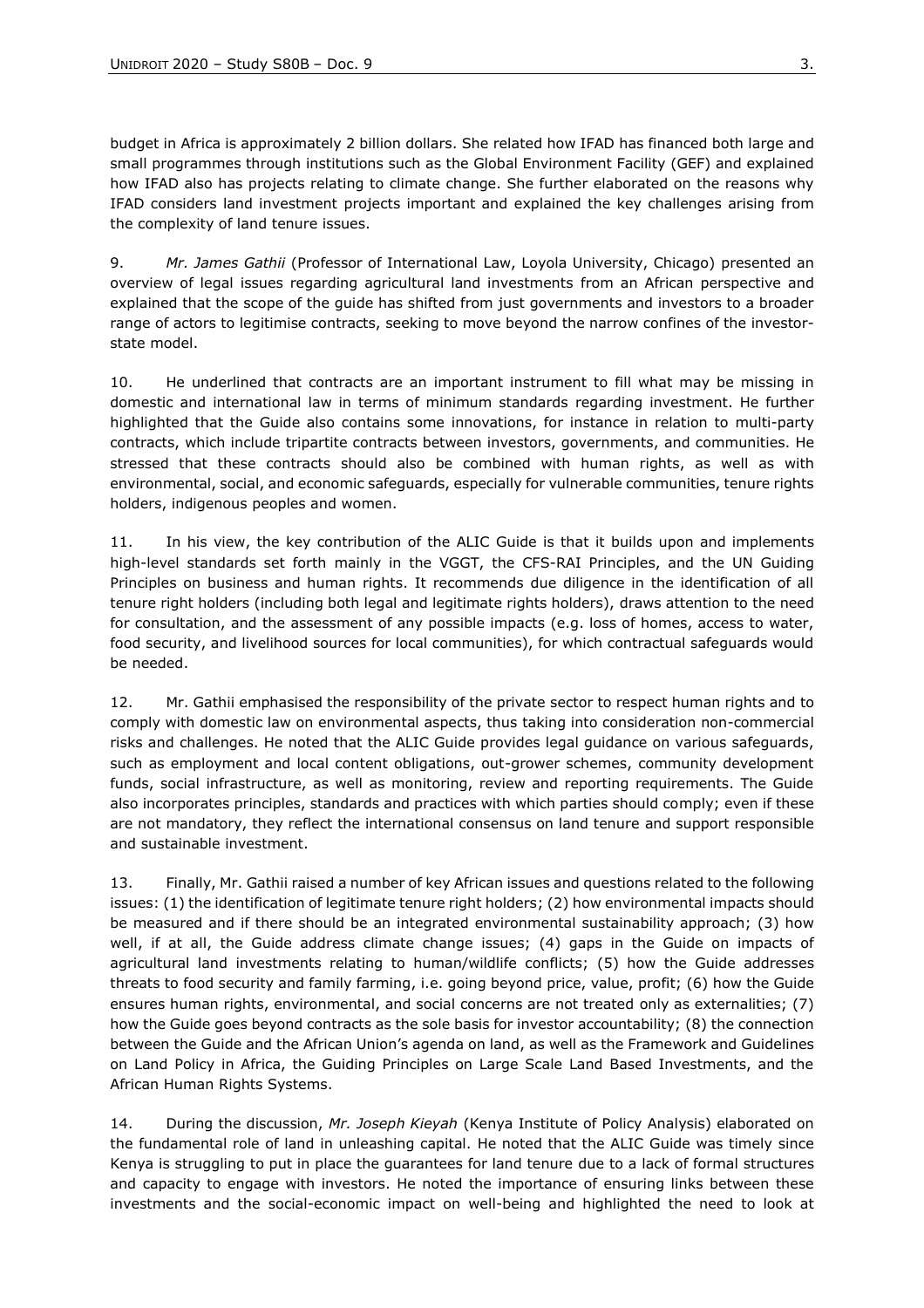informal systems of ownership. To illustrate this point, he noted that non registered community lands account for 60-70% of land in Kenya. He also explained that governments themselves are sometimes uncertain of land tenure issues and mandatory acquisitions still take place.

15. *Ms. Husna Mbarak* (Lead, Governance of Land and Natural Resource sub-programme FAO, *Kenya)* raised a question regarding the contribution from the private sector when it comes to agricultural land investment projects in Africa.

16. *Ms. Elizabeth Gachenga* (Deputy Vice Chancellor Strathmore University, Nairobi, Kenya) enquired what was the plan for future steps and dissemination of the Guide and whether the next steps for individual countries would be to adopt legislation at the domestic level.

17. In response, *Mr. Tirado* explained that the next steps for the ALIC Guide were to finalise the Guide with the feedback obtained throughout the consultation period, then to submit the new version for the approval of UNIDROIT's Governing Council, and lastly for each country to adapt the final version and reform their contractual practices according to their country-specific situations. He also noted that UNIDROIT usually cooperates with universities and other partners to proceed with this last phase of country-specific adaption.

18. *Mr. Alamin Hassan Ibrahim* (Director of State Affairs and Legislation, Ministry of Foreign Affairs, Khartoum, Sudan) put forward one of the main problems for Africa in terms of commercialization of agriculture. He said African countries should promote and create their own domestic laws when foreign companies are interested in investing. Looking at the Chinese model, he highlighted how they had succeeded in commercial agriculture because they had a very promising land tenure law: all land belongs to the government (clear policy) and none of the farmers own the land. They only own what they produce. He noted that in Africa, this is not the case and argued that individual property rights had hindered agricultural development. Giving another example, he noted that in India, land tenure belongs to farmers, but the government introduced cooperatives to develop the national economy (introducing economies of scale and efficiency). For instance, in Bangladesh, there is a good policy on land tenure.

19. *Mr. Charles Bebay*, the acting FAO Representative in Kenya asked about the involvement of marginalized groups and to what extent they are being consulted in practice. *Mr. Gathii* responded that lots of outreach was done to include marginalised groups in the consultations organized to obtain feedback on the ALIC Zero Draft. For example, he noted the events held during the Committee on World Food Security and during the annual African land conference. He also highlighted that consultations included businesses to further gather the private sector's perspective through legal counsel who advise large investors.

20. *Mr. John Bosco Suuza* (Agriculture Commissioner, Directorate of Legal Advisory Services, Ministry of Justice, Kampala, Uganda) asked to what extent the Guide is intended to be a tool for influencing policy and law. He stressed that the question regarding ownership and management is a complicated one – noting every country and region has its unique challenges and emphasising that the Guide may be a tool to intervene on these issues.

21. *Mr. Gathii* indicated that the ALIC Guide highlights that the investor has to conduct due diligence for investment projects and review various other rights beyond the registry of land, including those granted by the 2010 Kenyan Constitution. He explained the Guide's objective is to address practical issues by informing people who want to engage in land transactions, such as investors and local communities, as well as lawyers that advise clients by breaking down the kinds of due diligence required.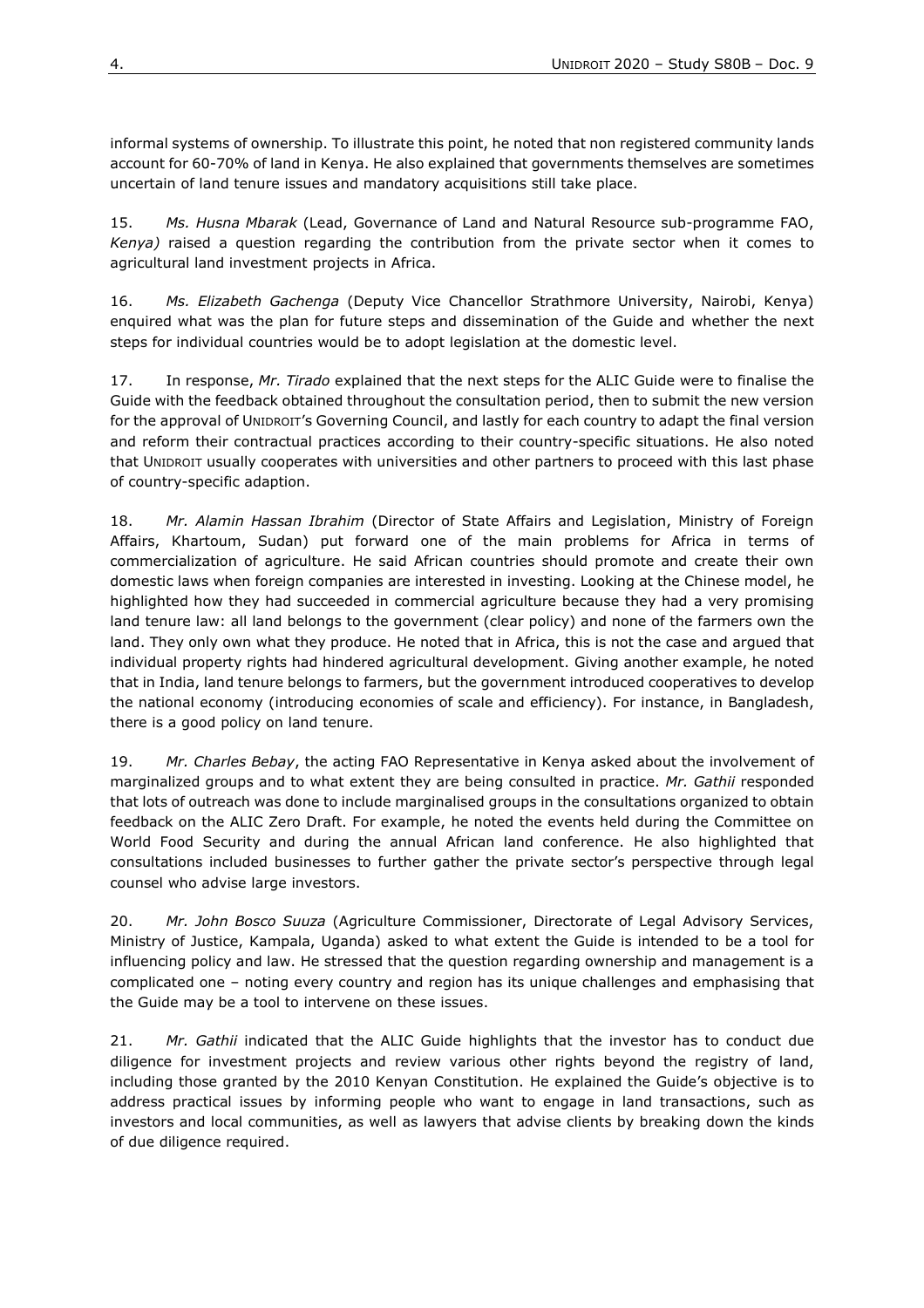22. *Mr. Tirado* further mentioned that the South African representative at UNIDROIT wanted to include a reference to land grabbing. However, he clarified that this is a highly political issue beyond the technical scope of the Guide.

## **Session 2: Drafting and Implementing Responsible Agricultural Land Investment Contracts – A Review of Key Issues**

23. *Ms. Joan Kagwanja* (Coordinator, African Land Policy Centre) provided an overview of agricultural land investments in the African context and highlighted that inclusive land governance requires secure and equitable land tenure to eradicate poverty in all its forms and dimensions and to contribute to yielding economic, social, political and environmental benefits. She then further elaborated on several important governmental regional documents adopted in Africa on land governance.

24. She noted that under the Declaration on Land Issues and Challenges in Africa, the African Heads of State and Governments have committed to: prioritise land policy development and implementation; develop an appropriate institutional framework for land policy; allocate adequate budgetary resources for land policy; ensure equitable access to land for all; and strengthen women's land rights.

25. She explained the Declaration is a call to African Union Member States to review their land sector and develop comprehensive land policy; to build adequate capacity (human, institutional, financial) for land policy; and to guide national land policy processes. It requires Member States to establish an appropriate institutional framework for the implementation of the Declaration; to establish a fund to support its implementation; and to report back periodically on progress achieved.

26. Ms. Kagwanja mentioned the top opportunities and challenges for farmland investments in Africa. Opportunities include employment creation, integration of local farmers, expansion of market, establishment of community development programs, increased incomes, as well as improved food security. Challenges comprise loss of land and poor resettlement plans, lack of openness and engagement with local communities, weak assessment of commercial viability, poor management of environmental and social impacts, and insufficient mechanisms to raise grievances.

27. The Nairobi Action Plan on Large Scale Land-Based Investments (LSLBI) in Africa calls for an assessment of LSLBI, the development of principles and recommendations on better governance, capacity building for Member States and actors, monitoring and evaluation, as well as an improved policy and regulatory framework within which LSLBI are conducted.

28. The Guiding Principles on LSLBI in Africa first require LSLBI to respect the human rights of communities and contribute to responsible governance of land and land- based resources. Relevant principles include: respect for customary rights as legitimate rights; to provide fair, timely compensation for lost of land rights and loss of benefits in compliance with national law; to establish legislative, and institutional arrangements to govern LSLBI and protect rights; and to promote transparency by all parties throughout the investment process.

29. Furthermore, she noted that decisions on LSLBI are guided by a national strategy for sustainable agricultural development which recognizes the importance of African agricultural land and the role of small holder farmers in achieving food security, poverty reduction and economic growth. Decisions on LSLBI and their implementation are based on good governance including transparency, subsidiarity, inclusiveness, prior informed participation and social acceptance of affected communities. The LSLBI action plan also respects the rights of women, recognizes their voice, generates meaningful opportunities for women alongside men and does not increase their marginalization. The decisions on the desirability and feasibility of LSLBI are made based on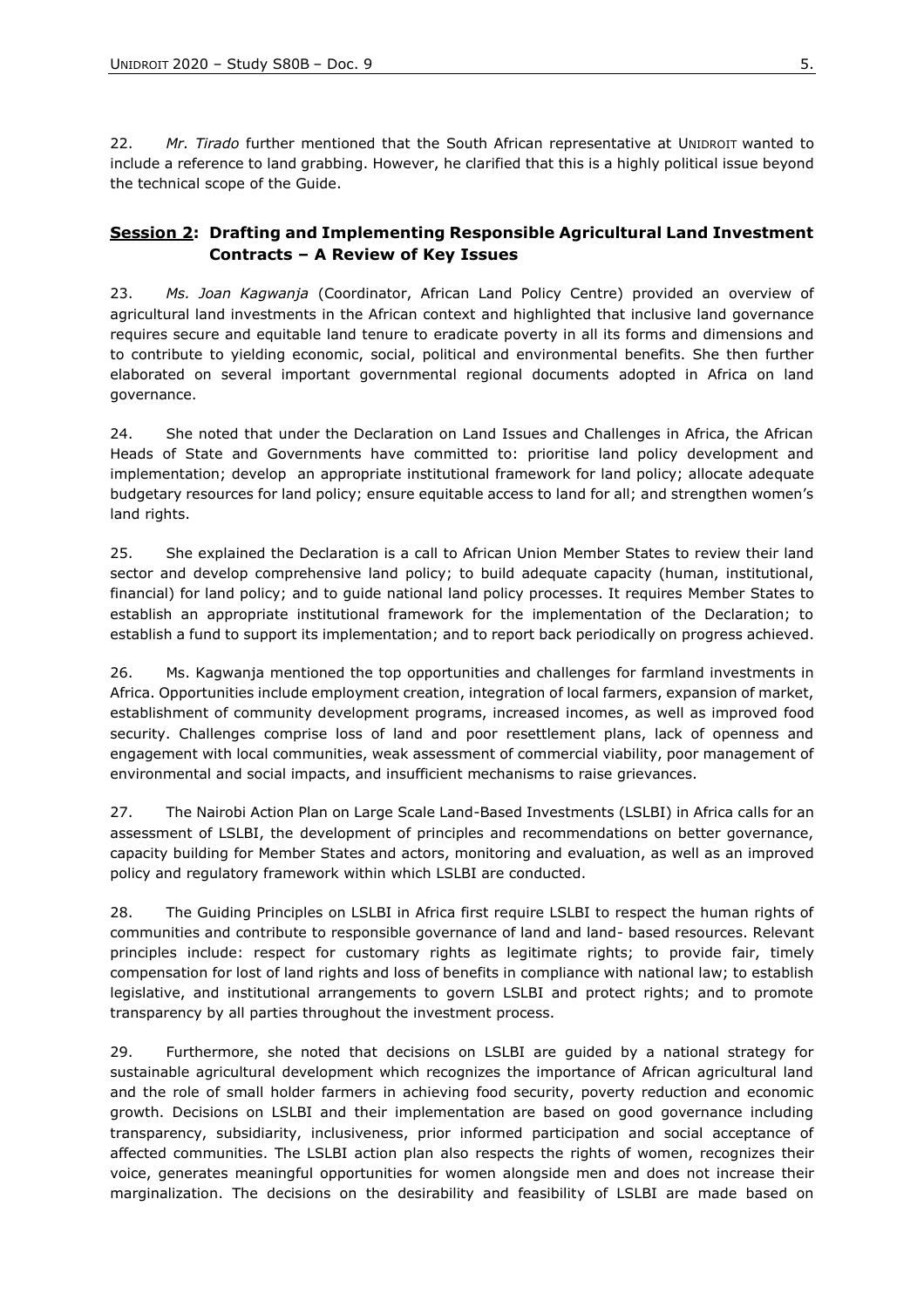independent, holistic assessments of the economic, financial, social and environmental costs and benefits. Member States uphold high standards of cooperation, collaboration and mutual accountability to ensure that LSLBI are beneficial to African economies and their people. And finally, Mr. Kagwanja introduced the platform of the African Land Policy Centre and its major campaign.

30. *Ms. Elizabeth Gachenga* (Deputy Vice Chancellor, Strathmore University) discussed issues related to contract formation, due diligence, and contractual socio-environmental obligations in the Kenyan context. She mentioned that the ALIC Guide underlies efforts to strike the delicate balance of sustainable development.

31. In the Kenyan context, she mentioned that the applicable laws include the Constitution of Kenya, which provides for sustainable development as a guiding principle, provisions on land tenure, and explicit guarantees of human and socio-economic rights, etc. Other relevant laws include the law of contract, land related statutes (Land Act, Community Land Act, Land Control Act, etc.), various agricultural related laws (Crops Act, Agriculture, Fisheries and Food Authority Act, etc.), environmental laws (Biosafety Act, Natural Resources' Laws, Water Act, Forest Conservation and Management Act, Fisheries Management and Development Act), investment laws (Investment Promotion Act, Foreign Investment Protection Act), customary law (context specific, living, and dynamic), general rules of international law included as part of the Constitution, and treaties ratified by Kenya.

32. Furthermore, Ms. Gachenga elaborated on stakeholder mapping through the Marakwet Case in which community lands were not formally registered. She explained the decision-making council consisted of male elders, limited youth, and women's voice 'by proxy'. The legitimate tenure right holders are customary law right holders, albeit unwritten.

33. She also presented some examples of customary law rights related to land, including the right to water from irrigation furrows based on contribution to labour, fluid grazing rights in times of drought, and right of access.

34. Multiple risks exist such as bad faith occupants, local advisors, the need to guard against "elite capture", and conflict with neighbouring communities.

35. She acknowledged that the ALIC Guide tends to be more pro-communities, but some considerations are also made from the investors' perspective. She asked whether there is a need to reinforce the references made to protection of the investor.

36. In addition, she noted that while the target audience of the ALIC Guide is legal counsels, an annex would also be useful for communities to look at the variety of applicable laws within a particular jurisdiction.

37. Regarding the issue of free, prior and informed consent (FPIC), she highlighted that it is not a simple issue because of the difficulty in identifying all legitimate stakeholders. She commended how the Guide had included a wide definition of stakeholders, however, she drew attention to the fact that sometimes giving too much information can be overwhelming for the communities. She therefore recommended considering the inclusion of a frequently asked questions (FAQ) to streamline the information.

38. Noting that language barriers exist for local practitioners, Ms. Gachenga said it may be interesting to consider the use of vernacular radio notices as a useful tool for dissemination of information. She explained these radio programmes may translate the Guide's recommendations for more responsible agriculture investment into the local languages of the concerned rural areas. Ms. Gachenga noted finally the risk of political manipulation.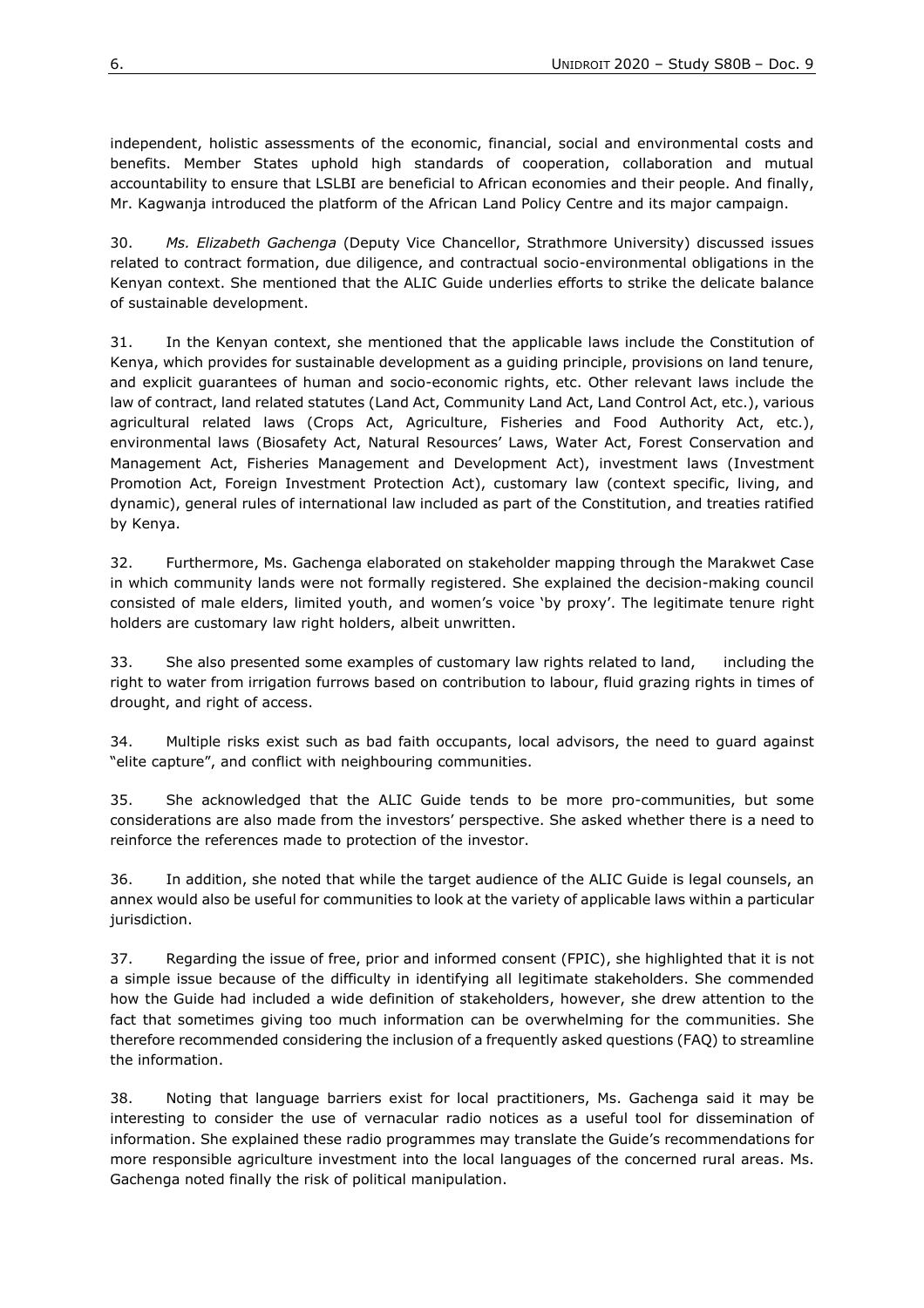39. She recognized the ALIC Guide's objective to fill legislative gaps as a laudable one and emphasised the importance of including impact assessments, noting that land in Kenya is more than a financial asset and is considered a key social good. She further explained that land has cultural importance and is a source of local cohesion, especially, ancestral land. Regarding social responsibility, she emphasized that investment enterprises should avoid contributing to socioeconomic and cultural disruption.

40. In relation to the environmental aspects, she agreed that climate change, ecosystems safeguards, sustainable waste management, inclusion of land feasibility studies in environmental impact assessments (EIA), disclosure and public participation, as well as non-compliance consequences are all issues that need to be considered. Proposals in the Guide on socio-economic obligations should include challenges relating to land conflicts. She suggested the ALIC Guide may shift from the promotion of the inclusion of several stakeholders to authentic partnerships for sustainable development by considering the Brundtland Report preamble. She therefore suggested that the ALIC Guide should reiterate, from the beginning, that the guidelines are not a minimum standard but rather a tool for achieving the sustainable development aspiration.

41. *Mr. Joseph Kieyah* (Kenya Institute of Policy Analysis) spoke about land governance reform in Kenya from the law and economics perspective. He noted in Kenya, land categories include: private land (20%), public land (13%), and community land (67%). Regarding land investment contracts, he highlighted that the following issues should be considered: internalization of externalities, land grabbing, mismanagement of public land, invisible commercial value of the assets, and undefined property rights.

42. He underlined that land governance includes rules, processes and structures that regulate how accessibility and use of land are determined, implemented, and enforced and how competing interests over land are managed. The land governance reform includes the determination of policies that are citizen-centric and apply the public participation doctrine. He added that this reform is subject to the National Land Commission and to the Ministry of Land.

43. In terms of policy implementation, he said that there are various parameters and variables, as well as trade-offs between independence and accountability. In his opinion, independence requires mitigating public interest and accountability requires aligning citizens' interest with that of the policy makers. The Guide may therefore consider enhancing engagement vis-à-vis policy makers and paying more attention to the political landscape.

44. *Mr. Robert Kibugi* (Law Lecturer, University of Nairobi) presented on sustainability considerations in land investment contracts. He proposed that the key legal dilemma is that contracts tend to fall within private law, but public law rules define sustainability parameters.

45. He also enquired what the Guide referred to as sustainable development and if it referred just to ecologically sustainable development. He also questioned what are the key aspects and interests that need to be balanced: social, economic, environmental, cultural, political, and others and what is the outcome of the balancing.

46. He explained that tenure rights in Kenya have an ancestral perspective as fundamental rights, which include the rights to use, control, and transfer land. He suggested that securing duration and assurance of rights would give landowners or community a greater voice in formulating a contract. He also noted that the elements of the deal should include the value, activities, and roles of the landowner, as well as the form or size of the land, and the right of reversion. In mandatory acquisition, agriculture investment must rise to the level of a public purpose or public interest since it may involve issues such as involuntary displacement, compensation (market value), and consultations (informed consultations, legal standard of consultation, and disclosure), and local content (skills, labour, cultural dynamics).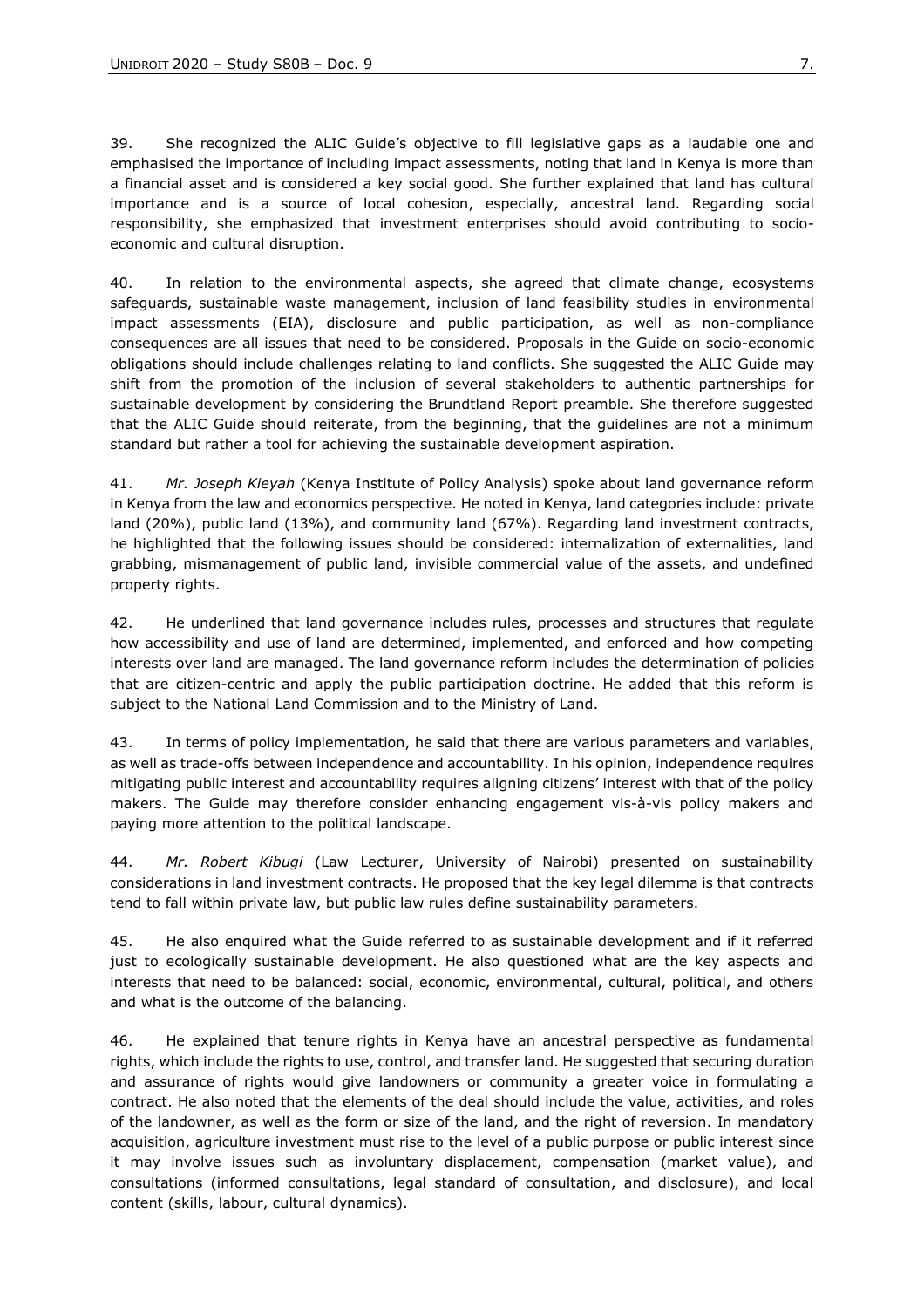47. Furthermore, Mr. Kibugi highlighted that the State should respect, protect and ensure fulfilment of human rights. There are substantive rights, which include land property rights, socioeconomic rights, fair remuneration, and clean and healthy environment, as well as procedural human rights which include public consultation, stakeholder consultation, access to information, access to justice, and fair administrative action.

48. In terms of the freedom of contracting, the investment should avoid community elitism and influence peddling, as well as state coercion. One should note the trade-offs between national, local, and personal benefits. A clear representation of benefits, value and safeguards is important. In this sense, he suggested the Guide should discuss whether misrepresentation can vitiate a contract.

49. Mr. Kibugi noted also that the process of contracting involves the spatial planning and physical planning of an investment and enquired if that should rise to the scope of a strategic environmental assessment or just an environmental impact assessment at the project level. Finally, he shared an example of investors in dominion farms which harmed the environmental and social rights of local communities.

50. During the discussion, *Mr. Gathii* summarized many issues related to the future steps of the Guide noting that: Ms. Kagwanja discussed the use of a tracking system in the African Union documents; Ms. Gachenga enquired if there is enough consideration of investors' protection in the Guide; and Mr. Kieyah emphasized the benefits of the ALIC Guide in unlocking the value and potential of land use. He also recalled that Mr. Kibugi had addressed the relationship between public and private law rules. On the one hand, he mentioned that ALIC is mostly private law related, but when things go wrong, public law is unmerciful to investors. He therefore posed the question about the relationship between these two sets of rules and how they could be reconciled. He emphasized that it is important to flag for the lawyers that they should also consider the public law aspects related to land investments (e.g., constitution, human rights, and other areas).

51. Furthermore, Mr. Gathii, recalled that Ms. Mbarak had mentioned a project that involves aspects of coordination and classifications of land and explained that the management institutions in Kenya have problems. She observed that it may get confusing for investors because there are so many different actors and too many overlapping government agencies.

52. *Mr. Kieyah* mentioned that miscoordination was a result of the Kenyan constitution commission and explained that the connection between ministries should, ideally, be an executive responsibility. He added that the Land Commission must be accountable to the citizen and clarified that the courts have not yet dealt with this issue.

53. During the discussion, *Ms. Mbarak* emphasized the role of planning in the entirety of the agricultural sector within the country and said people need to look at how the structure of the Land Commission and its relationship with the Ministry has evolved. She also highlighted that because the perception of tenure holders is so different, one should look at the way things have been developed and implemented, as well as at the functions that the land commission could do better for land governance.

54. *Mr. Gathii* clarified that the focus of the Guide initially was on investor rights, but by the second Working Group meeting, the sense was that a more inclusive approach was needed. Experts felt that there was already a lot of guidance for investors so the Guide became an opportunity to fill in gaps and to look more at small farmers and land tenure holders. To Ms. Kagwanja, he enquired whether she could suggest a similar tracking mechanism used in the African Union land policies for the ALIC Guide.

55. *Ms. Gachenga* responded that perhaps the Guide can include a statement which notes that its purpose is to help investors to understand their rights within the context of land tenure rights or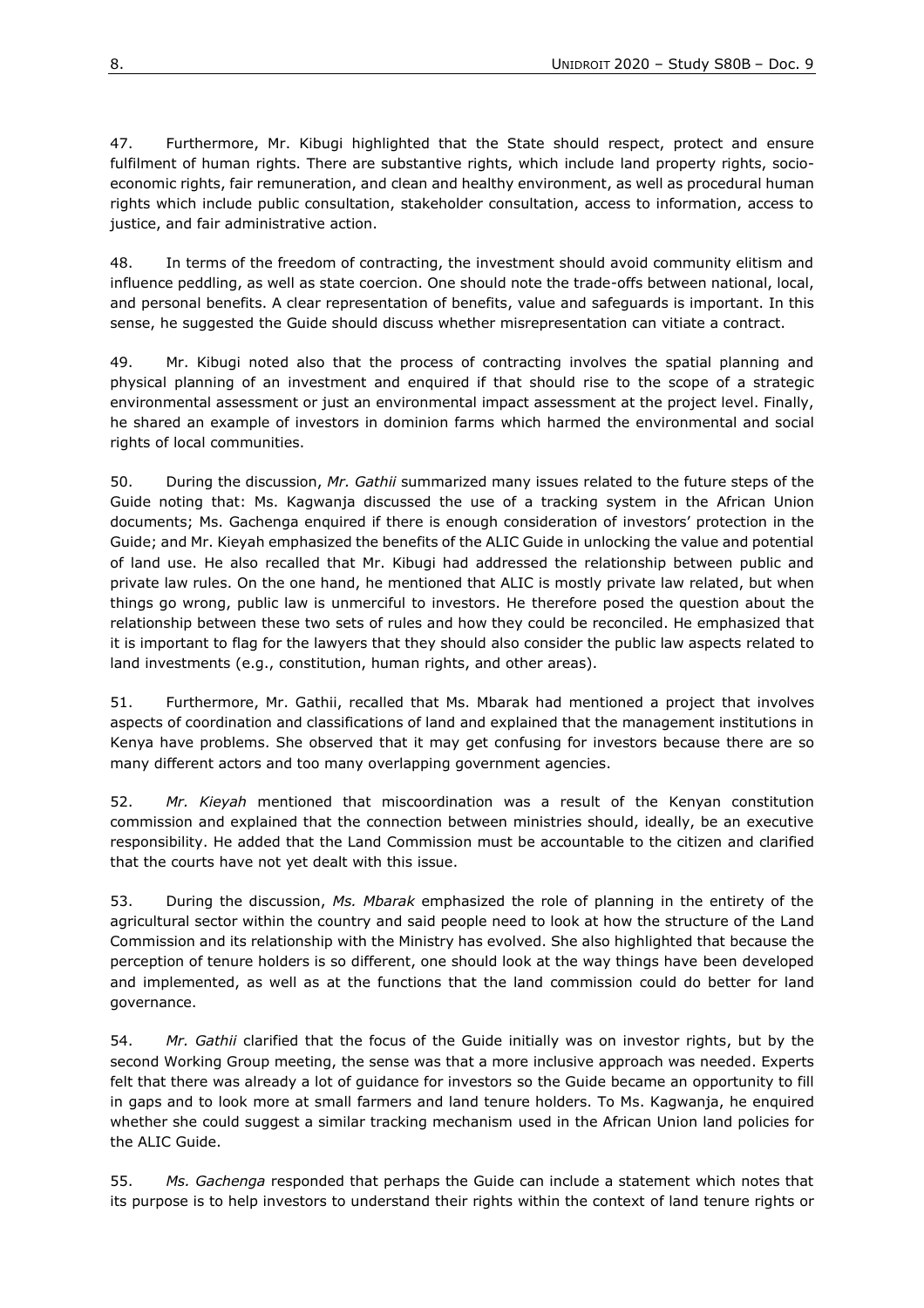perhaps just reformulate the current language. In her opinion, a preambular reference could be included to explain that the contract is also for the protection of investors.

56. *Ms. Kagwanja* suggested reviewing the indicators in place that can help compare and keep track of the responsible investment. She said it is important to stick to one set of indicators, noting that customary indicators have to be adapted to the domestic context and enhanced at the country level. She explained that they do not have a comprehensive mechanism to track the six fundamental principles and the 19 regular principles. She also recalled that the African Union uses a tracking mechanism that is not government-led and that includes legitimate stakeholders.

57. *Mr. Suuza* asked Mr. Kibugi to clarify which public law aspects he was specifically referring to during his presentation. In response, *Mr. Kibugi* explained that he was referring to some bilateral investment treaties (BITs) which freeze the position of the law (on labour and environment). He added that these are among the risks that investors may encounter and noted that contracts could be nullified on this basis. Hence, for the ALIC draft, he suggested that some sort of checklist would be very useful to ensure that all public law requirements are met.

## **Session 3: Rights and Obligations of the Parties to Agricultural Land Investment Contracts – Striking the Right Balance in the African Context**

58. *Ms. Patricia Kameri-Mbote* (Professor, University of Nairobi) lead the discussion regarding women's rights and the environment in agricultural land investment. She noted that 5% of Kenyan women work on rural land, mainly on family/private farms. Regarding women's tenure rights, she highlighted the need to look at the intangibles, such as citizenship and kinship, which belongs to a community or to a group. She stressed that women tend to lose their land rights and drew attention to the need to look at doctrines that address women and men equally.

59. She further explained that many African countries' rural legal systems have diverse norms and institutions applying to men and women and in some cases access to land depends on formal and informal rules. Formal rights have traditionally been privileged and informal rights have been generally neglected. Regarding the formalization of informal land relations, she expressed the difficulty with legitimate tenure holders in Kenya. When involving free hold, it is difficult to define the entitlement of the other members. In her view, a contract should define which land is under these informal and formal norms and what are the overlapping issues in the same land. She also noted the issue generational biases in land which are linked to the need to identify who is the next generation since currently the average age of farmers is 55.

60. Ms. Kameri-Mbote noted that regarding soil degradation, one should look at the non-fungible value of land and remarked that the impacts of climate change on human rights should be further considered.

61. Ms. Kameri-Mbote also drew attention to the connection between land rights and intellectual property rights (IPR) for plant protection, such as patents. She highlighted that there are several land activities relevant to IPR, such as seed banking and underlined that this issue may impact how people negotiate contracts.

62. She emphasized the need for both social and environmental impact assessment to define land uses in the contracts and suggested the Guide considers the diverse meanings of land, and their multiple functions: 1) economic functions, 2) food security function 3) reduction of vulnerability, and 4) other social functions.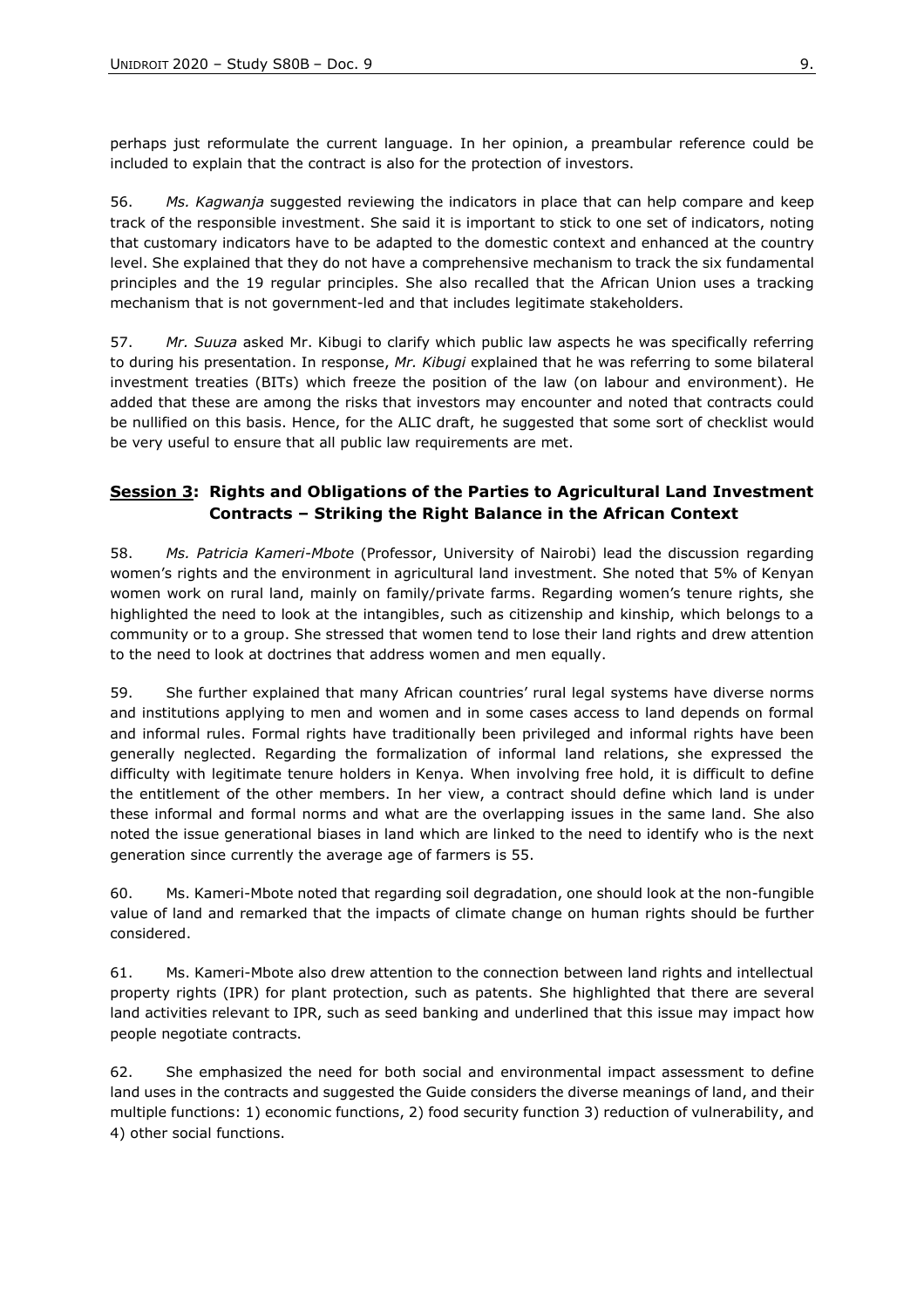63. *Mr. Rugemeleza Nshala* (Executive Director of the Lawyers Environment Action Team, Tanzania) discussed due diligence in contract formation. He explained that Tanzania has different types of land.

64. *Ms. Titilayo Adebola* (Lecturer, Law Faculty, Aberdeen University) addressed issues related to small holder farmers and IPR and her core suggestion was to include IPR for plant varieties under the ALIC Guide's impact assessments by reviewing the guidance currently included at page 43 of the Guide. She explained that pressures to accede to the 1991 Convention for the Protection of New Varieties of Plants (UPOV) were often a direct or indirect offshoot of agricultural investments in Africa.

65. She also pointed out other parts of the ALIC Guide that should refer to IPR, such as relevant sections in pages 10, 18 and 22 to 24. For example, she mentioned that at page 10 the context included under "Preface 2" could read "(…) potential impact on tenure rights**,** intellectual property rights, food security  $(...)$ " and at page 18 the topic "1.1. Overview" could state" human rights, intellectual property rights, livelihoods, food security"'.

66. *Ms. Aphrodite Smagadi* (Legal Officer, Law Division, United Nations Environment Programme, Nairobi, Kenya) discussed issues and obligations related to the environment. She asserted that in the ALIC Guide the grantor should require investors to put in place and continuously improve sustainable production systems, e.g., with reduced use of pesticides and fertilizer; decreased water use; energy efficiency; maintenance of biological diversity; soil management; erosion control; waste management; and climate smart agriculture. Furthermore, she recognized that the ALIC Guide recommends parties impose timelines and reporting procedures related to these environmental measures.

67. In light of the precautionary and prevention principles, she added that the ALIC Guide could further cover pollution aspects, related to the use and handling of chemicals, by recommending trainings following manufacturer's instructions and reporting of accidents or spills.

68. Regarding Environmental Impact Assessments (EIA) she emphasized that a contractual clause may require: 1) investors to conduct independent or verified EIAs in accordance with applicable laws; 2) development of an Environmental Management Plan based on the EIA, which includes plans to mitigate or rehabilitate environmental impacts; 3) reporting and communication on progress of implementation of the Environmental Management Plan; 4) post-project analysis and lessons learned for future agriculture investments; and 5) imposition of liability upon the investor for breaches of a contract.

69. Ms. Smagadi drew attention to the UN Environment [Guidelines for Conducting Environmental](https://wedocs.unep.org/bitstream/handle/20.500.11822/16775/IEA_Guidelines_Living_Document_v2.pdf?sequence=1&isAllowed=y)  [Assessments](https://wedocs.unep.org/bitstream/handle/20.500.11822/16775/IEA_Guidelines_Living_Document_v2.pdf?sequence=1&isAllowed=y) and recommended an integrated approach to impact assessments where all the aspects are considered: environmental; human rights; social; economic and cultural. She stressed that an EIA is ineffective unless a strong public consultation process is imposed. It depends upon the national legal framework, the existence of strong environmental standards, and strategies for the long term.<sup>1</sup>

70. In addition, she explained that the Strategic Environmental Assessment (SEA) focuses on proposed actions at a policy, programmatic or legislative level and noted the SEA can be applied to agricultural policies to ensure that environmental considerations are made when implementing the policies through specific activities that would require EIA. She emphasized that if an SEA has taken place, the EIA draws a lot of elements from the SEA and can be faster and easier to conclude.

<sup>1</sup> For an overview of environmental impact assessment legislations, see: UNEP, 2018 *[Assessing](file://///Qnap1/Unidroit/Personal%20Shared%20Folders/Pereira-de-Andrade/Full%20Access/ALIC/Final%20Reports%20from%20Consultations/Word%20Versions/Final%20Word%20Version%20of%20all%20ALIC%20Reports/2018%20publication%20on%20Assessing%20Environmental%20Impacts%20-%20A%20Global%20Review%20of%20Legislation)  Environmental Impacts - [A Global Review of Legislation](file://///Qnap1/Unidroit/Personal%20Shared%20Folders/Pereira-de-Andrade/Full%20Access/ALIC/Final%20Reports%20from%20Consultations/Word%20Versions/Final%20Word%20Version%20of%20all%20ALIC%20Reports/2018%20publication%20on%20Assessing%20Environmental%20Impacts%20-%20A%20Global%20Review%20of%20Legislation)*.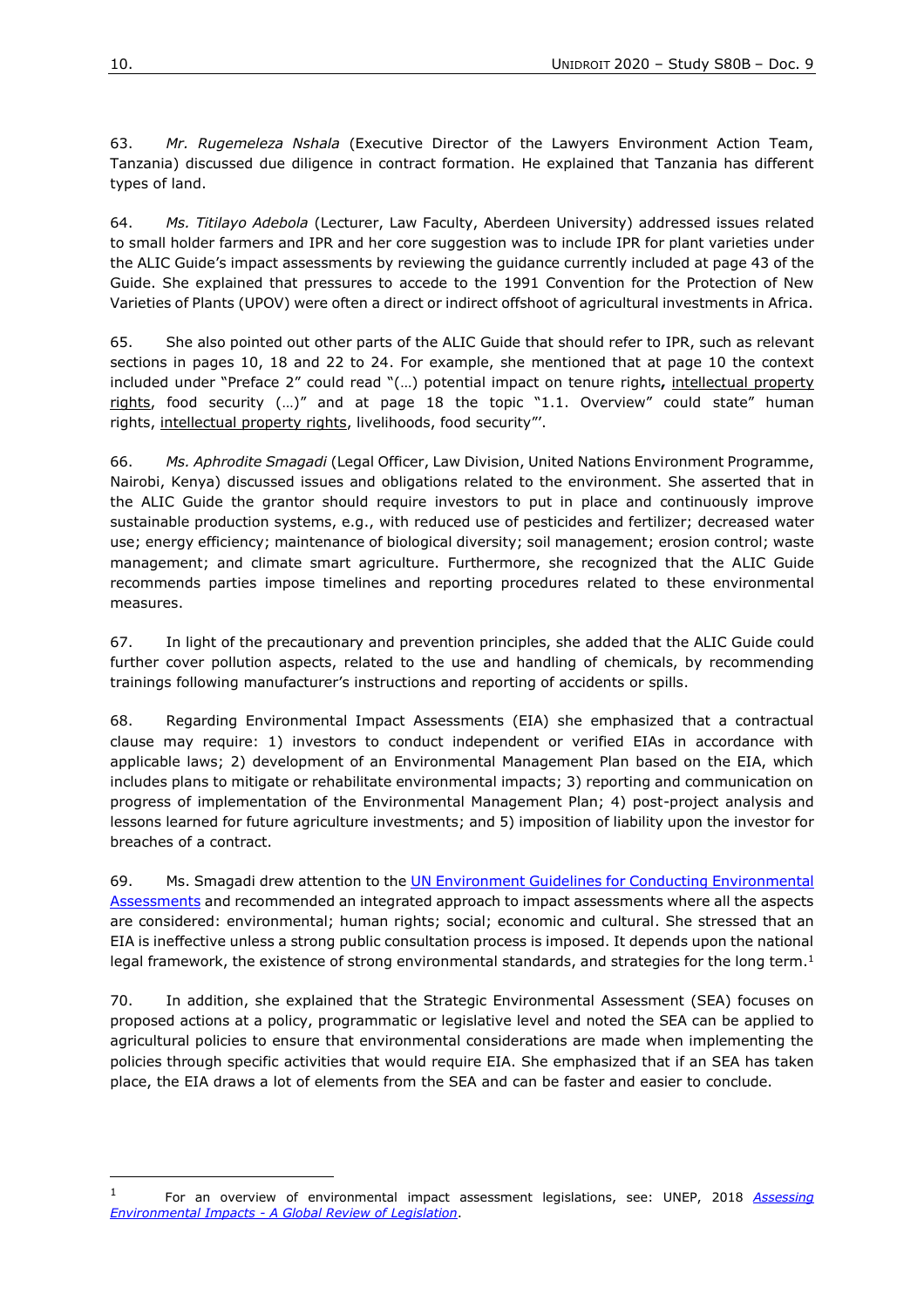71. To avoid a race to the bottom as regards EIA/SEA standards, neighbouring countries should consider developing minimum requirements/standards on EIA/SEA at the regional level.

72. In view of environmental rights, including access to information, public participation, and access to justice, she noted that contracting parties should agree to make their contract and all reports submitted by the investor available to the public, except for commercially sensitive information. She acknowledged that inclusivity is also a key element for effective public participation: women, youth, and indigenous people and their communities have a vital role in environmental management and development (Principles 20, 21, 22, Rio Declaration, 1992).

73. In addition she said that prior to agriculture land investments, investors should develop a plan for community engagement that clearly outlines: affected persons (prior informed consent may be required based on law); roles and responsibilities for both investors and community members; modes of communication; and a complaints system.

74. Parties can agree on methods of monitoring, timelines and indicators. Environmental audits are an effective tool for environmental monitoring. Parties should also incorporate modalities for periodic reviews of the contract including review of environmental protection provisions.

75. She also highlighted that penalties for non–compliance with environmental obligations may include: 1) criminal sanctions such as fines; rehabilitation or remediation orders; forfeiture orders; closure of facilities; withdrawal of licenses; and community service; 2) contractual remedies such as the suspension or termination of contract and compensation. In addition, she noted that investors may also be required to develop internal mechanisms to address complaints from affected communities.

76. She acknowledged that the ALIC Guide mentions also the obligation of restoration of the environment according to which contracting parties should indicate the conditions upon which the land should be returned, as well as adopt decommissioning and investor transfer clauses. Modes of restoration could include re-planting, environmental bonds and insurances, clean-ups, etc. She drew attention to the fact that in 2018 UNEP & Global Partnership on Forest and Landscape Restoration released a Report entitled ['Restoring Forests and Landscapes: The Key to a Sustainable Future'](http://www.forestlandscaperestoration.org/sites/forestlandscaperestoration.org/files/resources/GPFLR_FINAL%2027Aug.pdf) and called for its inclusion in the Guide as a reference.

77. She further noted that a model agreement is desirable, even though it may be too challenging and complicated. She also suggested to be careful with bilateral treaties that freeze the environmental standards and affect future activities.

78. During the discussion, *Mr. Gathii* asked Ms. Kameri-Mbote to further explain her scepticism in regulating legitimate tenure holders. In response, *Ms. Kameri-Mbote* mentioned that the word "legitimate" should specify to whom, noting that even if the concept is extremely broad, it could still leave out certain groups.

79. *Ms. Titilayo Adebola* (University of Aberdeen) reiterated the need to include the relation between land rights and IPR and *Ms. Kameri-Mbote* referred to the Monsanto (Canada) case, where it was decided that a company had the right to the technology and farmers to the land. *Ms. Adebola*  suggested that investors should learn more about local communities' traditional knowledge and seed conservation techniques. *Mr. Elijah Letangule* (Director Advocacy National Land Commission, Nairobi, Kenya) supported comments from Ms. Adebola and suggested that IPR concerns should not only apply to seeds. *Ms. Smagadi* also agreed with linking IPR and land rights.

80. *Mr. Tirado* asked how the participants suggest improving environmental protection in the ALIC Guide. Ms. Smagadi mentioned that the section on environmental impact assessment only has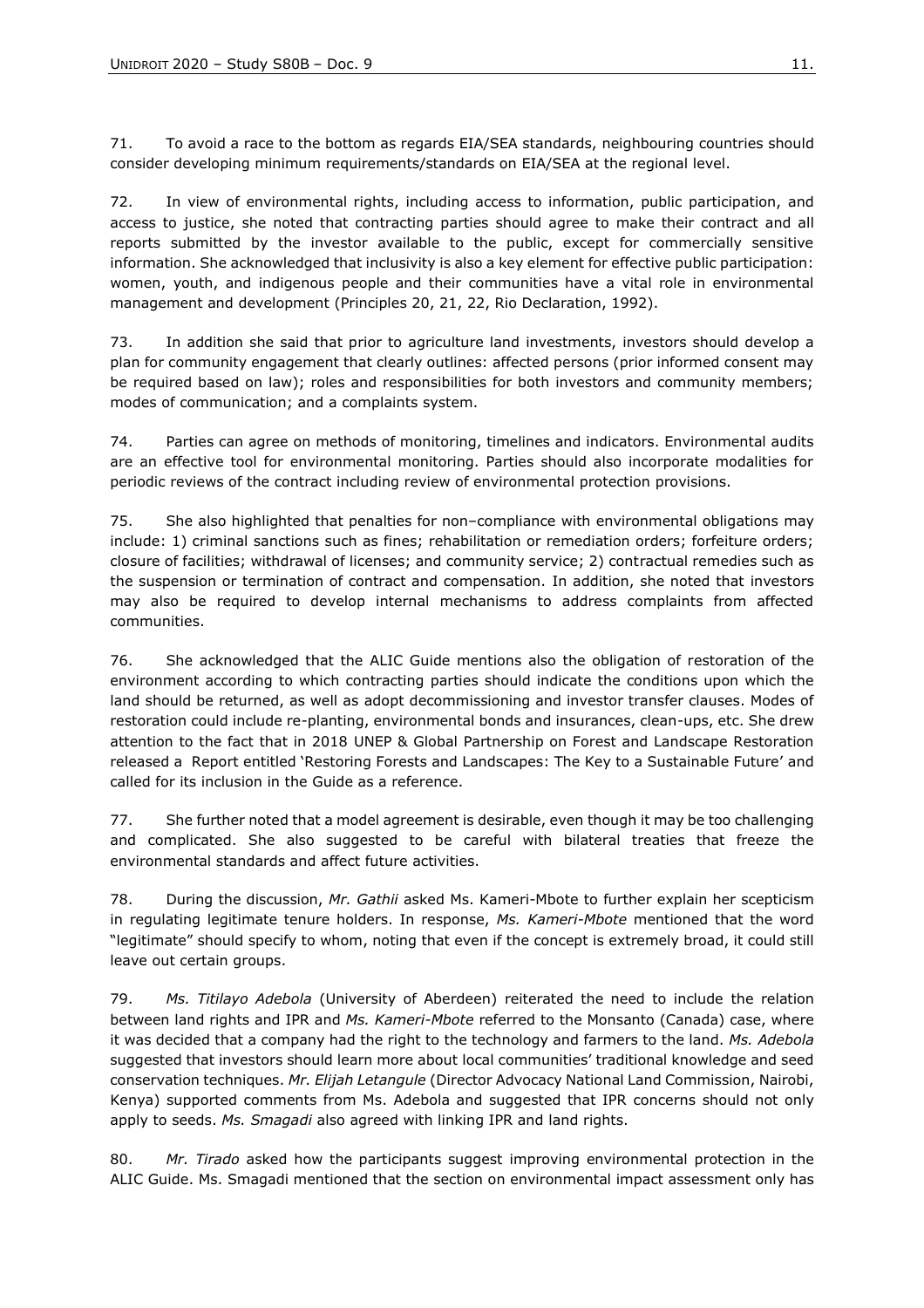two to three pages and suggested the Guide should also mention Strategic Environmental assessment.

81. A question was raised about whether the Guide should include elements of political impact assessment.

82. *Mr. Nshala* said disclosure is very important, however, noted that the Guide is very general on this issue. He mentioned the disclosure of affiliates, hedging agreements, and that consideration of the power dynamic is necessary and highlighted that the community should be able to understand the disclosure, recommending the Guide to further specify this topic. He also enquired whether the land goes back to the community when a contract doesn't succeed. In addition, he emphasized the importance of value addition to the raw materials, recognizing that the Guide encourages firms to conduct at least part of the processing within the country.

83. *Mr. Tirado* highlighted the need to be very careful in making political decisions and noted that the Guide's purpose is to draw attention to the various problems and issues related to agricultural land investment, but it is up to individual jurisdictions to make policy decisions.

84. *Mr. Lopez-Jurado* mentioned that guidelines for contracts are generally very difficult to implement, noting that when the national government is a party to the contract there may be a conflict of interest. He mentioned that the protection of the environment will require wider regional coordination and urged not putting too much pressure on the guidelines, especially on its implementation.

85. Mr. Gathii noted that many comments appeared to push the Guide towards issues addressed in investment treaties. He added that African mechanisms to resolve investment disputes are relevant.

86. A participant enquired if there should be several impact assessments, or if it would be better to just have one comprehensive impact assessment of all aspects. In response, *Ms. Smagadi* explained she was in favour of having a single comprehensive impact assessment report, which could include even IPR. She further noted that in the ALIC Guide environmental and human rights were addressed in different sections, noting she thought it would be better to have an integrated impact assessment that addresses sustainability overall.

87. Strategic Environmental Impact assessment is something a country should be encouraged to adopt to assess the impacts of a national policy and to check the general impact of its planned activities. It is something to be done by a country not to be imposed in the negotiation with the investor in a contract. This is part of the due diligence for the country.

88. *Mr. Nshala* suggested that page eight of the Guide include a mention of the possibility that transfer pricing abuses may exist. *Mr. Suuza* argued that it may be more appropriately addressed under national tax law and policy. Mr. Nshala added that Africa has been losing money due to mining and agriculture investments and stressed that contracts should require companies to disclose all of its holdings as this may contribute to halt abuses.

## **Session 4: Remedies and Dispute Resolution in Agricultural Land Investment Contracts - What to Do When Things Go Wrong?**

89. *Mr. John Bosco Suuza* (Agriculture Commissioner (Contracts and Negotiations), Directorate of Legal Advisory Services, Ministry of Justice, Kampala, Uganda) discussed agricultural land investment contracts from a government perspective. He recognized the importance of the ALIC Guide in drawing attention to the role local governments play in guiding more responsible land investment contracts. While acknowledging the incentives from the government to attract foreign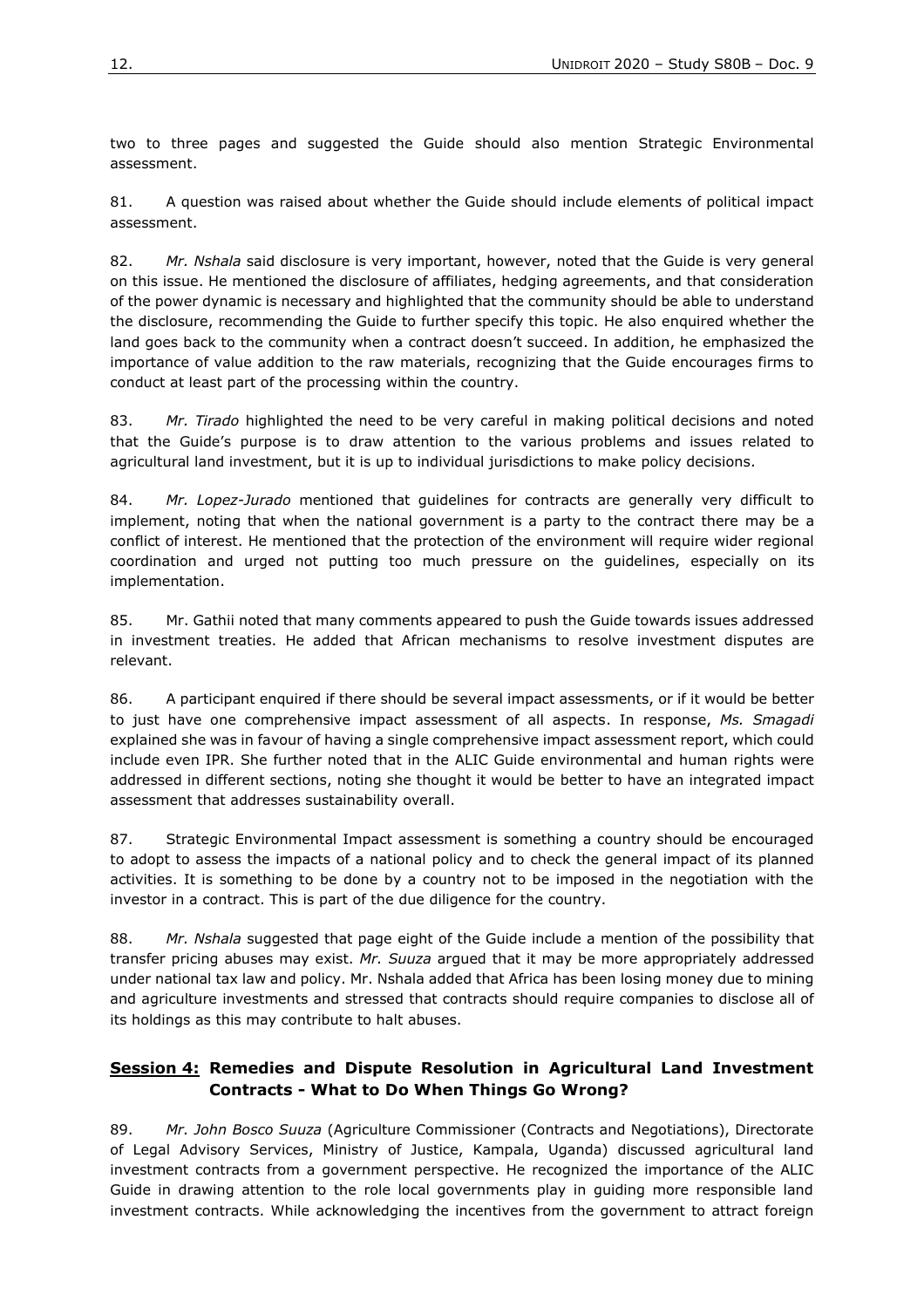investment, he also suggested placing emphasis on domestic regulation and the power of States to regulate. He acknowledged the need to adopt several contracts not only with the national government, but also with local communities and other affected stakeholders. He recommended that the Guide advise contracting parties to include a clause that mentions that the investor shall follow the laws on taxation.

90. He explained the differences that may exist between a lease agreement and a land investment contract and noted the distinction between the legislative realm and the contractual realm, emphasizing that the contract shall be subject to national regulations. In terms of remedies, Mr. Suuza highlighted that the contracts should be enforceable against national governments, subnational government and other stakeholders.

91. *Ms. Teresa Rodríguez de las Heras Ballell* (Professor of Commercial Law University Carlos III, Madrid, Spain) presented on contractual non-performance and remedies in agricultural land investment contracts. She illustrated remedies that may be good solutions, such as: withholding performance, demanding specific performance (civil/common law), additional time and the right to cure. In addition, she mentioned that monetary remedies refer to preserving the exchange and restoring the balance through price reduction, damages, and penalties. Renegotiation is another solution to adapt to the changes brought about by new and unexpected events. Termination and restitution are the ultimate remedies for non-performance and fundamental breach. Such drastic remedies are likely to affect third parties.

92. *Mr. James Nyiha* (Legal Practitioner, Lecturer – Strathmore University, Nairobi, Kenya) discussed disputes in agricultural land investment contracts in Kenya from a private practitioner's perspective. He noted that the Constitution of Kenya classifies land as public land (unalienated land; land held by State organs, etc.), community land (land vested in and held by communities identified on the basis of ethnicity, culture or similar community of interest), and private land (land held under freehold or leasehold tenure). In the preparation, negotiation, implementation, and review of agricultural land investment contracts, it is important, in particular during the due diligence process to know whether the land is public, communal, or private and whether any of the contracting parties is a foreign individual or corporation. These elements will affect the possible tenure granted in the investment contract.

93. He further elaborated on domestic land laws. First, he presented the National Land Commission (NLC) noting that where the NLC finds that the land title was irregularly acquired, it takes appropriate steps to correct the irregularity. Mr. Nyiha suggested that an investor should make sure that the title to the land in which the investment occurs was not irregularly acquired.

94. He further explained that section 15 of the NLC Act mandates the NLC to receive, admit and investigate all historical land injustice complaints and to recommend appropriate redress. It also outlines the definition of historical land injustice, the criteria to be met for a claim of historical land injustice, the procedure for investigation, and remedies. Remedies include restitution and compensation. If it is impossible to restore the land, remedies include resettlement, order for revocation, and reallocation of the land with refund to bona fide third-party purchasers after valuation, or declaratory and preservation orders including injunctions.

95. He added that section 26(1) of the Land Registration Act provides that the land title certificate issued upon registration shall be taken by all courts as prima facie evidence that the person named as proprietor of the land is the absolute and indefeasible owner, subject to the encumbrances, easements, restrictions and conditions contained or endorsed in the certificate. The title of the proprietor shall not be subject to challenge, except on the ground of fraud or misrepresentation to which the person is proved to be a party; or where the land title certificate has been acquired illegally, without following normal procedures or through a corrupt scheme. Where two persons claim to hold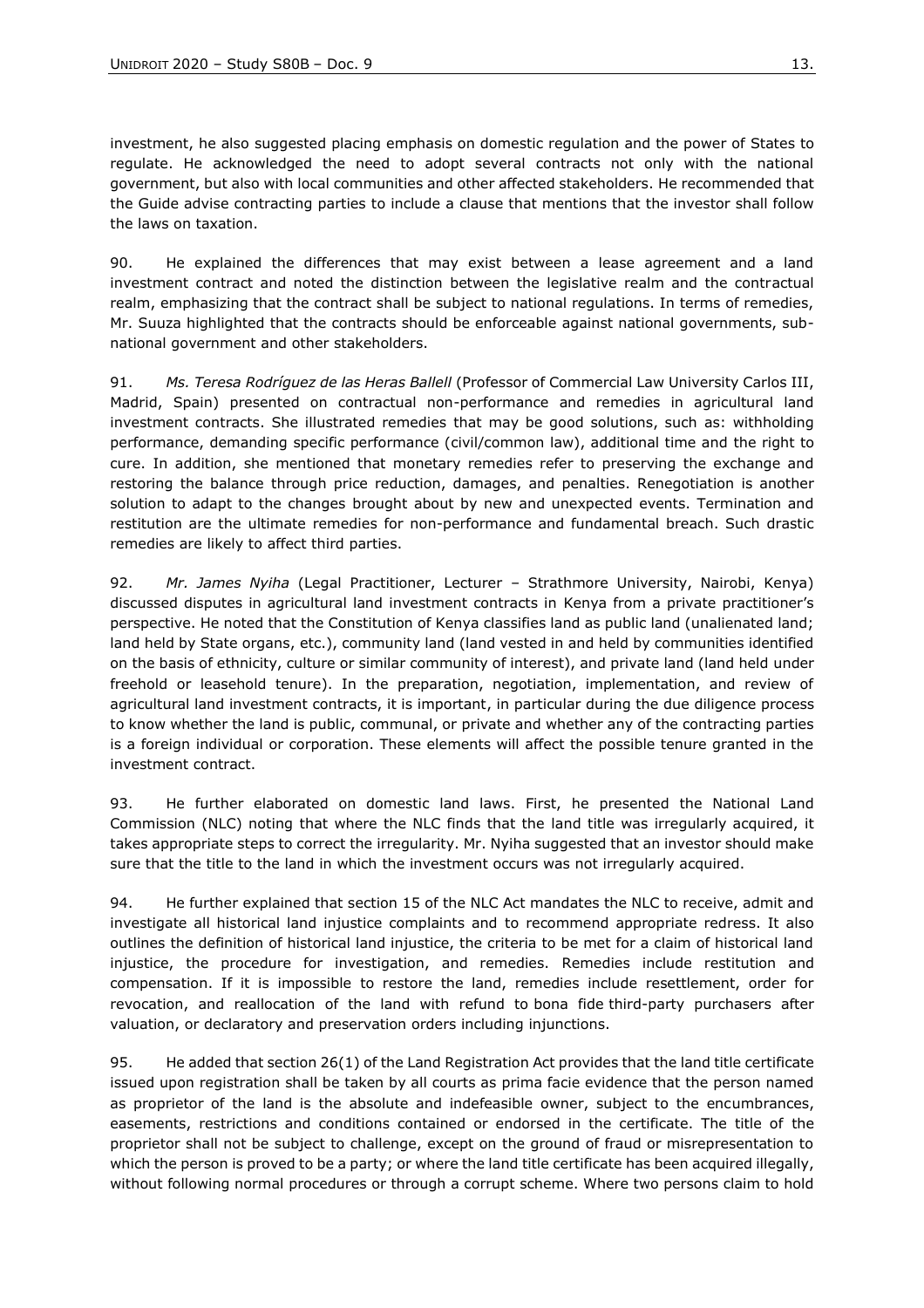the same land title, and both titles being issued regularly and procedurally without fraud, the Courts have held that the first title should prevail.

96. Agricultural land investment contracts would fall under controlled transactions according to the Land Control Act. Controlled transactions include sale, transfer, lease, mortgage, partition, subdivision and sale of shares in a private company or co-operative society which owns agricultural land situated within a land control area. No consent will be given for certain transactions, to wit, sale, transfer, lease, exchange or partition to a person who is not: (i) a citizen of Kenya; or (ii) a private company or co-operative society with all members being citizens of Kenya. Hence, if the investor is not Kenyan, this would affect agricultural land investment contracts.

97. Regarding litigation, Mr. Nyiha explained that access to justice has been hampered by many unfavourable factors which include, inter alia, high filing fees, bureaucracy, complex procedures, illiteracy, distance from the courts and lack of legal know-how.

98. *Mr. Carlo Di Nicola* (Senior Legal Officer, UNIDROIT) illustrated how the ALIC Guide addresses grievance mechanisms and dispute resolution in agricultural land investment contracts and explained in detail how the enforcement of settlements should occur.

99. At the end of the discussion, *Mr. Gathii* expressed his appreciation to all speakers and summarised a number of the main points collected during the workshop.

## **III. SUMMARY OF RECOMMENDATIONS FOR THE ALIC ZERO DRAFT**

100. The topics listed below reflect the main recommendations that the Working Group may wish to consider when reviewing the ALIC Zero Draft. Therefore, the ALIC Guide could:

#### Insert language

- i. include reference to land grabbing (see above, para. 22);
- ii. include a checklist to ensure that all public law requirements are met (see above, para. 56);
- iii. include an annex for communities to identify contract law aspects and variety of applicable laws within a particular jurisdiction (see above, para. 36);
- iv. consider a shift from inclusion to authentic partnerships for sustainable development by adding a preamble with reference to the Brundtland report and clarify from the beginning that the guidelines are not a minimum standard but rather a tool for achieving the sustainable development aspiration (see above, para. 39);
- v. include a statement which notes that the purpose of the Guide is to help investors understand their rights within the context of land tenure rights and to look at the public law aspects: constitutional law, human rights, and other related areas (see above, para. 49);

#### Further clarify

- vi. what the Guide refers to as "sustainability", explain if it includes social, economic, environmental, cultural, political, and other aspects (see above, para. 13);
- vii. how the Guide ensures human rights, environmental rights, and social concerns are not treated as externalities (see above, para. 13);
- viii. how the Guide addresses the issue of climate change (see above, para. 13);
- ix. whether the Guide goes beyond contracts as the sole basis for investor accountability (see above, para. 13);
- x. how environmental impacts should be measured and if there should be an integrated environmental sustainability approach (see above, para. 13);
- xi. how the Guide addresses the involvement of marginalized groups, identifies all legitimate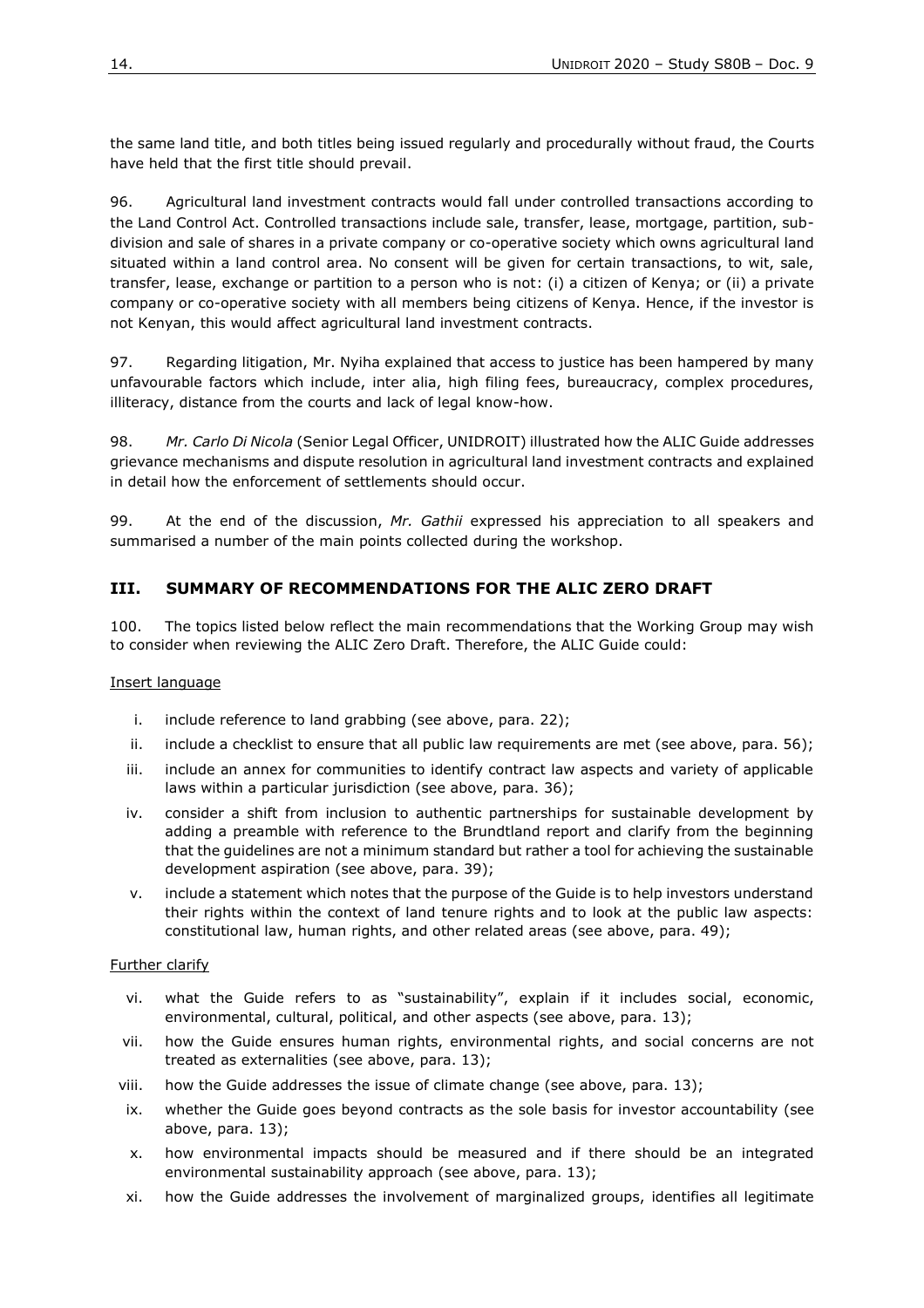stakeholders, and informal customary rights holders (see above, para. 19);

- xii. to what extent the Guide is intended to be a tool for influencing policy and law regarding land ownership and management (see above, para. 20);
- xiii. the following risks: loss of land and poor resettlement plans; lack of openness and engagement with local communities; weak assessment of commercial viability; poor management of environmental and social impacts; insufficient mechanisms to raise grievances (see above, para. 26);
- xiv. how to ensure accurate representation and avoid community elitism, influence peddling, and state coercion (see above, para. 47);
- xv. how to balance national, local, and personal benefits and how to achieve a clear representation of benefits, value, and safeguards (see above, para. 47);
- xvi. whether misrepresentation vitiates a contract and which other situations can vitiate a contract (see above, para. 47);
- xvii. the challenges of small farmers and land tenure holders (see above, para. 53);
- xviii. the need to ensure disclosure of affiliates and to ensure that the community can understand the disclosure (see above, para. 79).

#### Provide more guidance

- xix. on strategic environmental assessment which integrate environmental and other sustainability considerations in the preparation of policies, plans, and programmes (see above, para. 67);
- xx. on informal systems of ownership that are not registered (see above, para. 14);
- xxi. on the right to water from irrigation furrows based on contribution to labour and fluid grazing rights in times of drought (see above, para. 33);
- xxii. on procedural rights (public consultation and stakeholder consultation, access to information, access to justice, and fair administrative action) (see above, para. 46);
- xxiii. additional safeguards to address the issue of meaningful public consultation: using FAQs; vernacular radio notices to avoid language barriers; local advisors to avoid risk of disconnection with community; and the risk of political manipulation. Note that sometimes giving too much information to the communities can be overwhelming (see above, para. 37);
- xxiv. on mismanagement of public land, invisible commercial value, and undefined property rights (see above, para. 40);
- xxv. on a mechanism that is not government led and includes legitimate stakeholders to track the impacts of agricultural land investments with indicators (see above, para. 55).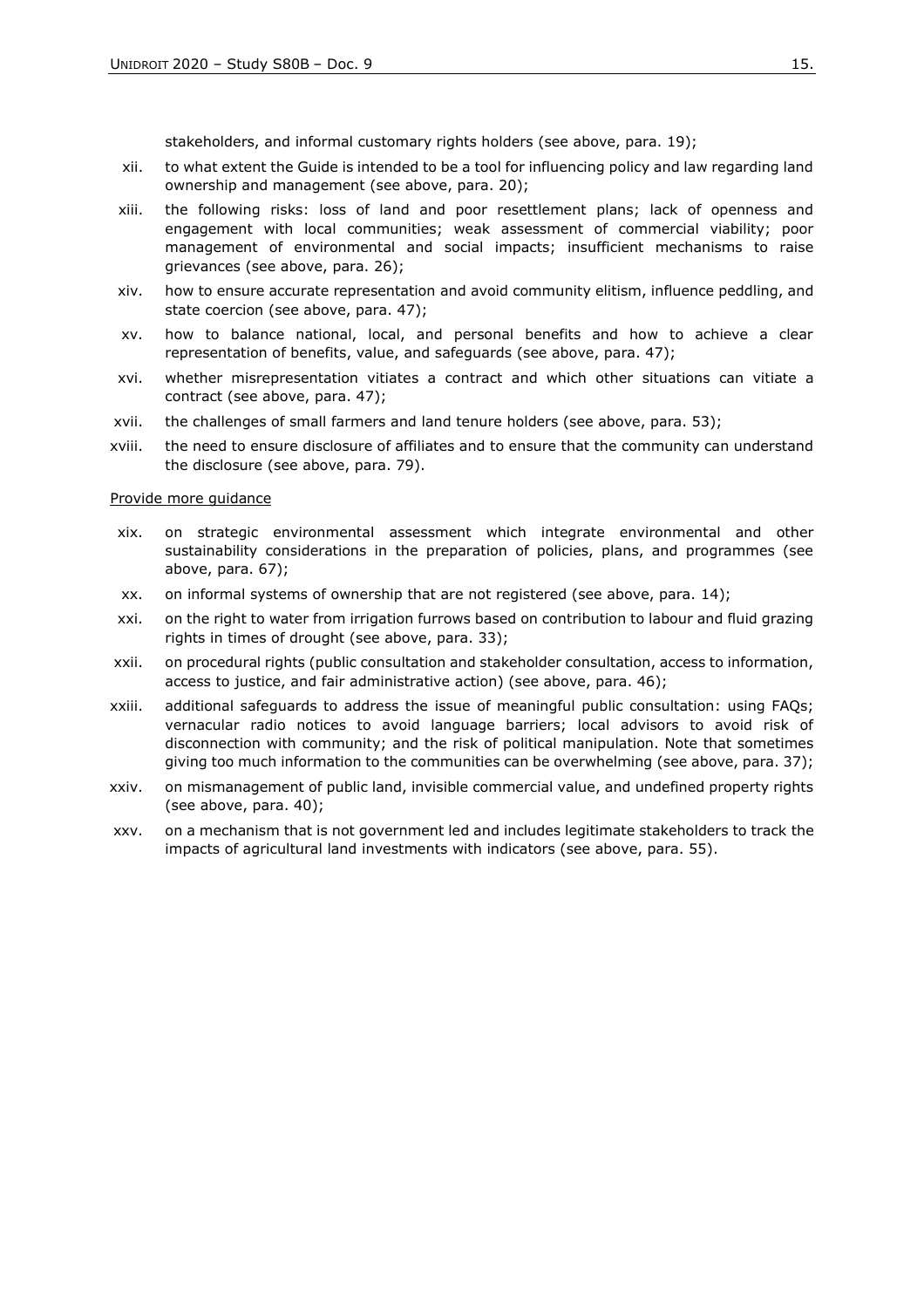**ANNEX I**

**PROGRAMME**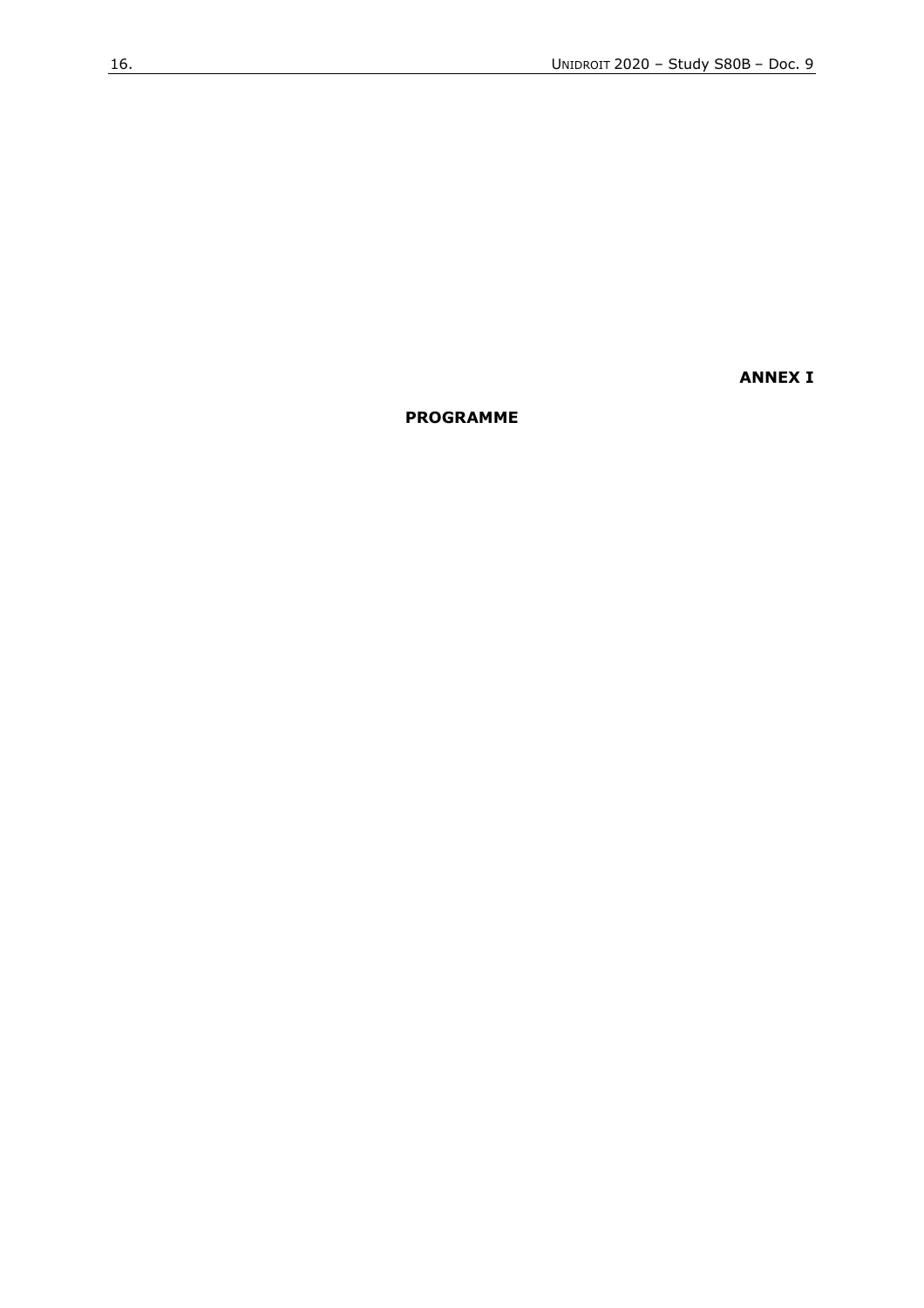



**Strathmore University Law School** 

# **Regional Consultation Workshop**

## The future UNIDROIT/FAO/IFAD Legal Guide on

## **Agricultural Land Investment Contracts (ALIC)**

Raising awareness and seeking feedback from Kenya and Africa

Wednesday 23 October 2019 8:30 - 17:45

Strathmore Law School, Madaraka Estate, Ole Sangale Road, Keri Campus Sir Thomas More Building, 1st Floor, Policy Innovation Centre (Nairobi, Kenya)

With the patronage of



**Food and Agriculture** Organization of the **United Nations** 

Developed by a UNIDROIT Working Group in collaboration with the Food and Agriculture Organisation of the United Nations (FAO) and the International Fund for Agricultural Development (IFAD), the future Legal Guide on Agricultural Land Investment Contracts responds to the need for greater and more responsible investment in agriculture, incorporating necessary safeguards to enhance food security and nutrition and to protect legitimate tenure right holders, human rights, livelihoods and the environment while reducing investment risks.

As part of the finalization of the future Legal Guide, this workshop is designed to facilitate feedback on the ALIC Zero Draft from stakeholders in Africa, including investors' legal counsels, government officials, non-governmental organisations, academics and private sector representatives.

This regional consultation is supported by a grant from IFAD and the workshop language will be English.

Please confirm your participation (free of cost) by sending an email to: info@unidroit.org.

Website for Online Consultation on the ALIC Zero Draft of the Guide: https://www.unidroit.org/work-in-progress/agricultural-land-investment/online-consultation

### The ALIC Zero Draft is accessible at:

https://www.unidroit.org/english/documents/2019/study80b/190601-alic-zero-draft.pdf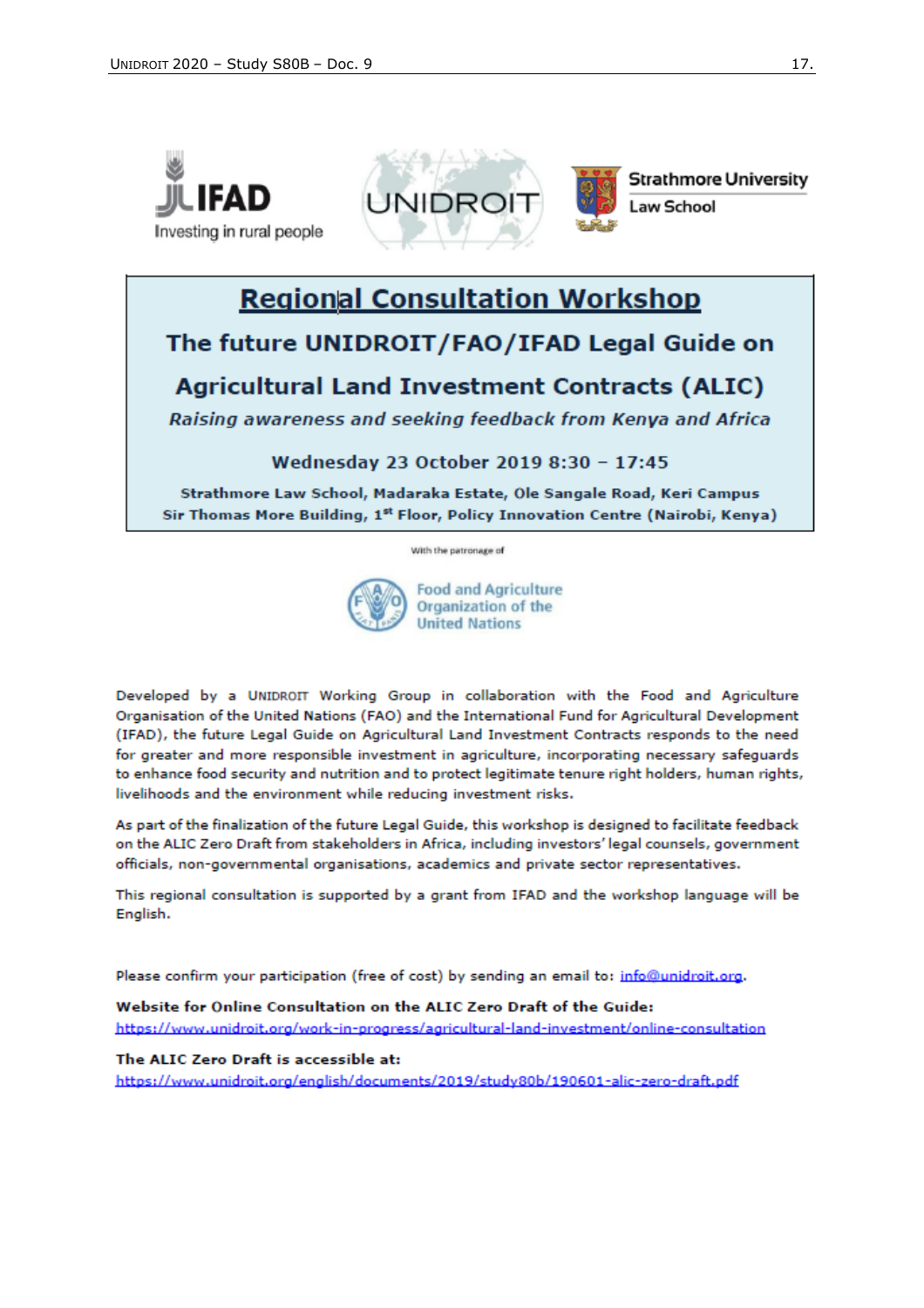## Wednesday 23 October

| <i><b>OPENING</b></i>                                                                                        |                                                                                                                      |  |  |  |
|--------------------------------------------------------------------------------------------------------------|----------------------------------------------------------------------------------------------------------------------|--|--|--|
| The future UNIDROIT/FAO/IFAD Legal Guide on Agricultural Land Investment<br><b>Contracts and Africa</b>      |                                                                                                                      |  |  |  |
| $8:30 - 9:00$                                                                                                | Registration                                                                                                         |  |  |  |
| $9:00 - 9:20$                                                                                                | <b>Welcome address</b>                                                                                               |  |  |  |
|                                                                                                              | Francisco B. Lopez-Jurado (Acting Dean of Strathmore University, Law School)                                         |  |  |  |
| <b>SESSION 1</b>                                                                                             |                                                                                                                      |  |  |  |
| The forthcoming UNIDROIT/FAO/IFAD Legal Guide on Agricultural Land<br><b>Investment Contracts and Africa</b> |                                                                                                                      |  |  |  |
|                                                                                                              | Moderator: Allan Mukuki (Strathmore)                                                                                 |  |  |  |
| $9:20 - 9:40$                                                                                                | An introduction to the future UNIDROIT/FAO/IFAD Legal Guide on Agricultural<br><b>Land Investment Contracts</b>      |  |  |  |
| $9:40 - 10:00$                                                                                               | Ignacio Tirado (Secretary-General, UNIDROIT)                                                                         |  |  |  |
|                                                                                                              | Land tenure rights and responsible investments as founding principles                                                |  |  |  |
|                                                                                                              | Charles Bebay (FAO Representative a.i. in Kenya)                                                                     |  |  |  |
| $10:00 - 10:20$                                                                                              | The leasing of agricultural land in Kenya: trends and limitations for responsible<br>investment                      |  |  |  |
|                                                                                                              | Edith Kirumba (Environment, Climate and Safeguards Specialist, IFAD)                                                 |  |  |  |
| $10:20 - 10:50$                                                                                              | Setting the scene from an African perspective: an overview of legal issues                                           |  |  |  |
|                                                                                                              | regarding agricultural land investments<br>James Gathii (Professor of International Law, Loyola University, Chicago) |  |  |  |
|                                                                                                              | Questions and discussion                                                                                             |  |  |  |
| $11:15 - 11:30$                                                                                              | Coffee Break                                                                                                         |  |  |  |
|                                                                                                              |                                                                                                                      |  |  |  |
|                                                                                                              | <b>SESSION 2</b>                                                                                                     |  |  |  |
| Drafting and implementing responsible agricultural land investment contracts<br>- A review of key issues     |                                                                                                                      |  |  |  |
|                                                                                                              | Moderator: James Gathii (Loyola University)                                                                          |  |  |  |
| $11:30 - 11:50$                                                                                              | Agricultural land investment contracts in the African context                                                        |  |  |  |
|                                                                                                              | Joan Kagwanja (Coordinator, African Land Policy Centre)                                                              |  |  |  |
| $11:50 - 12:10$                                                                                              | Contract formation, due diligence and contractual socio-environmental<br>obligations in the Kenyan context           |  |  |  |
| $12:10 - 12:30$                                                                                              | Elizabeth Gachenga (Deputy Vice Chancellor, Strathmore University)                                                   |  |  |  |
|                                                                                                              | Land investment contracts and land governance reform in Kenya                                                        |  |  |  |
| $12:30 - 12:50$                                                                                              | Joseph Kieyah (Kenya Institute of Policy Analysis)                                                                   |  |  |  |
|                                                                                                              | Sustainability considerations and land investment contracts                                                          |  |  |  |
|                                                                                                              | Robert Kibugi (Law Lecturer, University of Nairobi)                                                                  |  |  |  |
|                                                                                                              | Questions and discussion                                                                                             |  |  |  |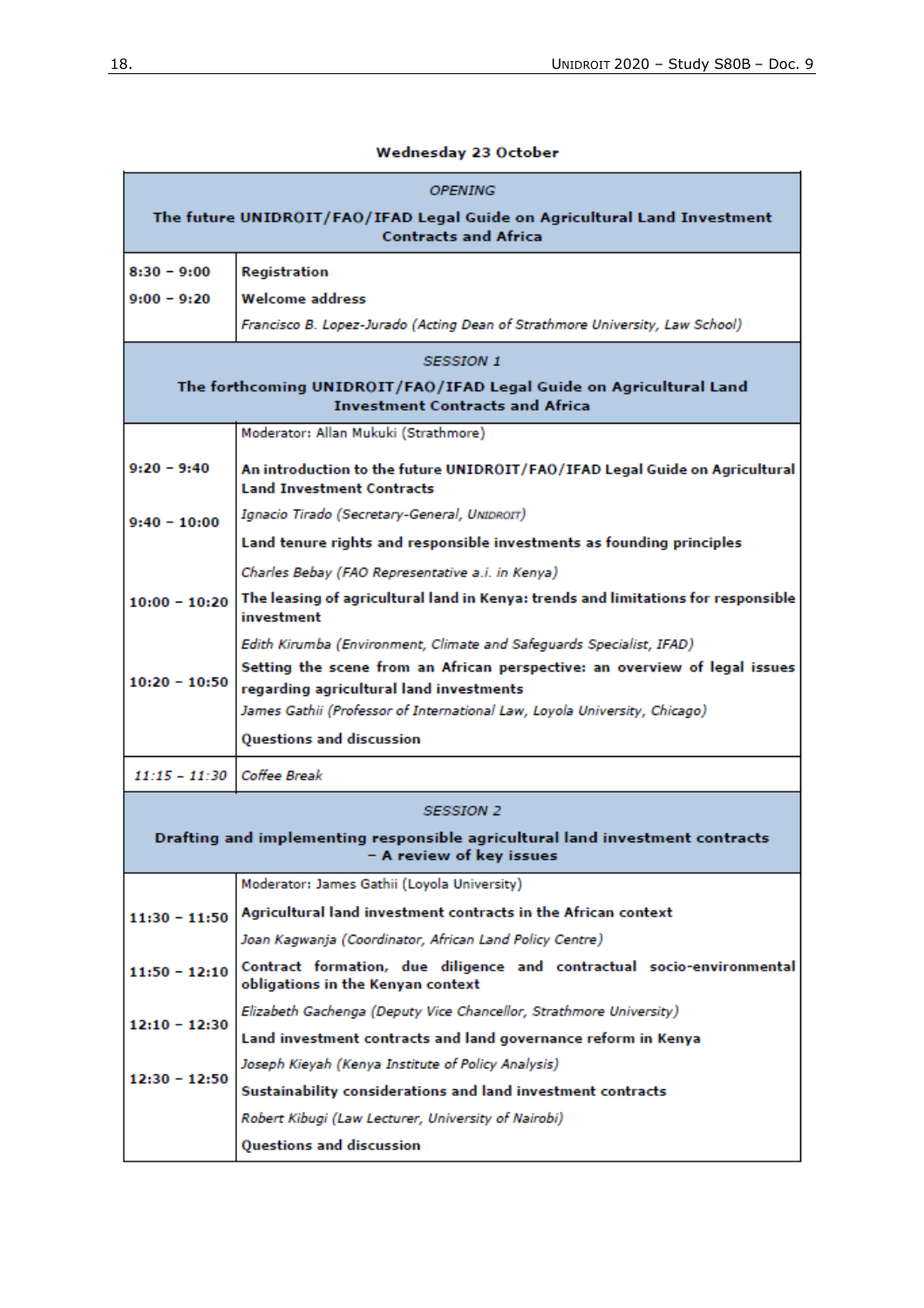| $13:15 - 14:15$ Lunch                                                                                                                  |                                                                                                                                              |  |  |  |
|----------------------------------------------------------------------------------------------------------------------------------------|----------------------------------------------------------------------------------------------------------------------------------------------|--|--|--|
| <b>SESSION 3</b>                                                                                                                       |                                                                                                                                              |  |  |  |
| Rights and obligations of the parties to agricultural land investment contracts - Striking the<br>right balance in the African context |                                                                                                                                              |  |  |  |
|                                                                                                                                        | Moderator: Elizabeth Gachenga (Strathmore)                                                                                                   |  |  |  |
| $14:15 - 14:35$                                                                                                                        | Agricultural land investment, women's rights and the environment                                                                             |  |  |  |
|                                                                                                                                        | Patricia Kameri-Mbote (Professor, University of Nairobi)                                                                                     |  |  |  |
| $14:35 - 14:55$                                                                                                                        | Due diligence in contract formation                                                                                                          |  |  |  |
|                                                                                                                                        | Rugemeleza Nshala (Executive Director of the Lawyers Environment Action Team,<br>Tanzania)                                                   |  |  |  |
| $14:55 - 15:15$                                                                                                                        | Small holder farmers and the protection of intellectual property rights                                                                      |  |  |  |
|                                                                                                                                        | Titilayo Adebola (Lecturer, Aberdeen University, Law Faculty)                                                                                |  |  |  |
| $15:15 - 15:35$                                                                                                                        | Issues and obligations with regard to the environment                                                                                        |  |  |  |
|                                                                                                                                        | Aphrodite Smagadi (Law Division, UNEP)                                                                                                       |  |  |  |
| $15:50 - 16:10$                                                                                                                        | Coffee Break                                                                                                                                 |  |  |  |
| <b>SESSION 4</b>                                                                                                                       |                                                                                                                                              |  |  |  |
| Remedies and dispute resolution in agricultural land investment contracts - What to do when<br>things go wrong?                        |                                                                                                                                              |  |  |  |
|                                                                                                                                        | Moderator: André Smit (State Kaw Adviser, Dept. Intl Relations, South Africa)                                                                |  |  |  |
| $16:10 - 16:30$                                                                                                                        | Agricultural land investment contracts - A government perspective                                                                            |  |  |  |
|                                                                                                                                        | Mr. John Bosco Suuza, Ag. Commissioner (Contracts and Negotiations) Directorate of<br>Legal Advisory Services, Ministry of Justice of Uganda |  |  |  |
| $16:30 - 16:50$                                                                                                                        | Contractual non-performance and remedies in agricultural land investment<br>contracts                                                        |  |  |  |
|                                                                                                                                        | Teresa Rodríguez de las Heras Ballell (Professor Commercial Law, University Carlos III)<br>Madrid)                                           |  |  |  |
| $16:50 - 17:10$                                                                                                                        | Land investment contract disputes - A private practitioner's perspective                                                                     |  |  |  |
|                                                                                                                                        | James Nyiha (Legal Practitioner, Lecturer at Strathmore University)                                                                          |  |  |  |
| $17:10 - 17:30$                                                                                                                        | Grievance mechanisms and dispute resolution in agricultural land investment<br>contracts                                                     |  |  |  |
|                                                                                                                                        | Carlo Di Nicola (Senior Legal Officer, UNIDROIT)                                                                                             |  |  |  |
|                                                                                                                                        | Questions and discussion                                                                                                                     |  |  |  |
|                                                                                                                                        | Final inputs for the UNIDROIT/FAO/IFAD Legal Guide on Agricultural Land Investment                                                           |  |  |  |
|                                                                                                                                        | Contracts                                                                                                                                    |  |  |  |
| 17:45                                                                                                                                  | Closing of the event                                                                                                                         |  |  |  |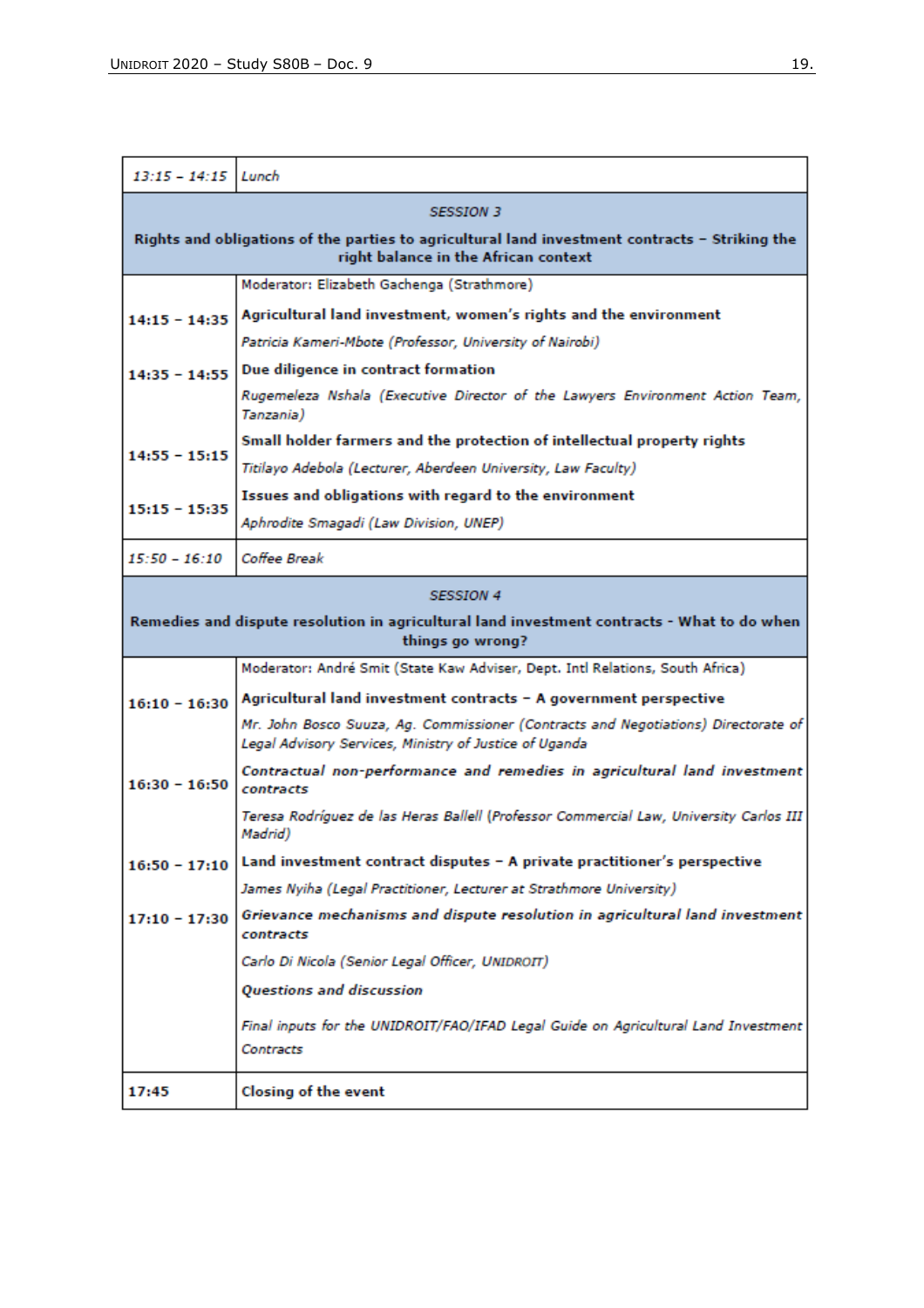#### **ANNEX II**

### **LIST OF PARTICIPANTS**

#### *SPEAKERS*

Ms Titilayo Adebola [Titilayo.adebola@abdn.ac.uk](mailto:Titilayo.adebola@abdn.ac.uk)

Mr Francisco B. LOPEZ-JURADO [bljurado@strathmore.edu](mailto:bljurado@strathmore.edu)

Mr Charles BEBAY [Charles.bebay@fao.org](mailto:Charles.bebay@fao.org)

Mr John BOSCO SUUZA [jbrsuuza@justice.go.ug](mailto:jbrsuuza@justice.go.ug)

Mr Carlo DI NICOLA [c.dinicola@unidroit.org](mailto:c.dinicola@unidroit.org)

Ms Joan KAGWANJA [kagwanja.uneca@un.org](mailto:kagwanja.uneca@un.org)

Ms Elizabeth GACHENGA [egachenga@strathmore.edu](mailto:egachenga@strathmore.edu) University of Aberdeen

Acting Dean Strathmore University Law School *Nairobi, Kenya*

FAO Representative a.i. *Kenya*

Ag. Commissioner (Contracts and Negotiations) Directorate of Legal Advisory Services Ministry of Justice *Kampala, Uganda*

Senior Legal Officer UNIDROIT *Rome, Italy*

Coordinator African Land Policy Centre *Ethiopia* 

Deputy Vice Chancellor Strathmore University *Nairobi, Kenya*

Mr James GATHII [jgathii@luc.edu](mailto:jgathii@luc.edu)

Mrs Patricia KAMERI-MBOTE **And Contact Contact Professor** 

Mr Robert KIBUGI Law Lecturer

Professor of International Law Loyola University *Chicago, United States of America*

University of Nairobi *Nairobi, Kenya*

University of Nairobi *Nairobi, Kenya*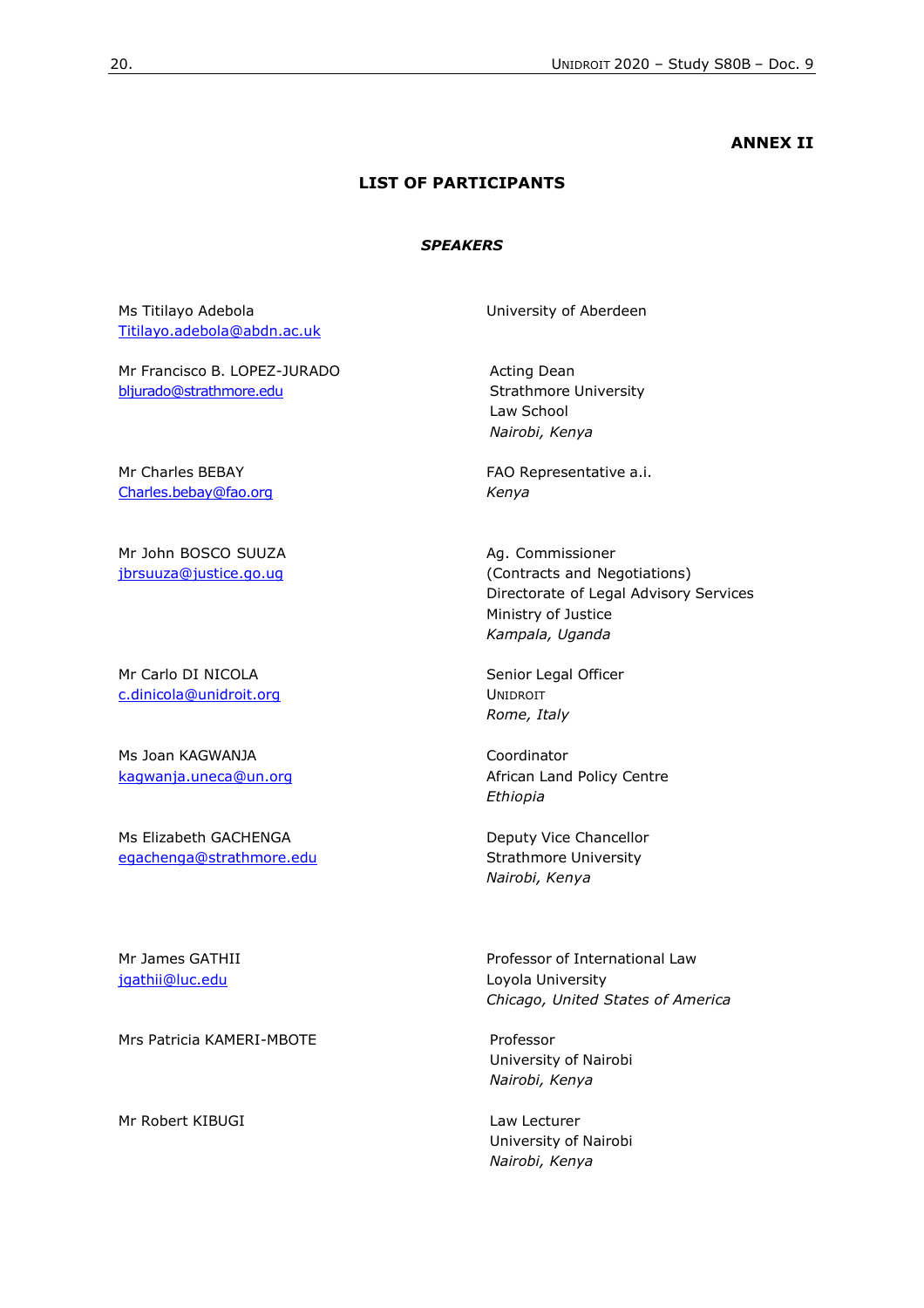Mr Joseph KIEYAH [jkieyah@gmail.com](mailto:jkieyah@gmail.com)

Ms Edith Kirumba [e.kirumba@ifad.org](mailto:e.kirumba@ifad.org)

Mr Rugemeleza NSHALA [rugemeleza@gmail.com](mailto:rugemeleza@gmail.com)

Ms Teresa RODRÍGUEZ DE LAS HERAS BALLELL [tla@der-pr.uc3m.es](mailto:tla@der-pr.uc3m.es)

Ms Aphrodite SMAGADI Legal Officer

Mr Ignacio TIRADO [i.tirado@unidroit.org](mailto:i.tirado@unidroit.org)

Ms Anna VENEZIANO [a.veneziano@unidroit.org](mailto:a.veneziano@unidroit.org) Kenya Institute of Policy Analysis *Kenya*

IFAD

Executive Director Lawyers Environment Action Team *Tanzania*

Mr James NYIHA **Legal Practitioner** Lecturer – Strathmore University *Nairobi, Kenya*

> Professor of Commercial Law University Carlos III *Madrid, Spain*

Law Division United Nations Environment Programme **(**UNEP) *Nairobi, Kenya*

Secretary-General UNIDROIT *Rome, Italy*

Deputy Secretary-General UNIDROIT *Rome, Italy*

#### *OTHERS*

Mr Robert BASIL [Robert.basil@fao.org](mailto:Robert.basil@fao.org)

Mr Michael HORERIA **Advocate** Advocate

Mr Alamin Hassan IBRAHIM [Alaminhass22@yahoo.com](mailto:Alaminhass22@yahoo.com)

Mr Thembile JOYINI [joyinit@dirco.gov.za](mailto:joyinit@dirco.gov.za) Agriculture, rural development and Gender **Consultant** Nairobi, *Kenya*

Horeria Kamau & Co. Advocates Nairobi, *Kenya*

Director of State Affairs and Legislation Ministry of Foreign Affairs Khartoum, *Sudan*

DIRCO Pretoria, *South Africa*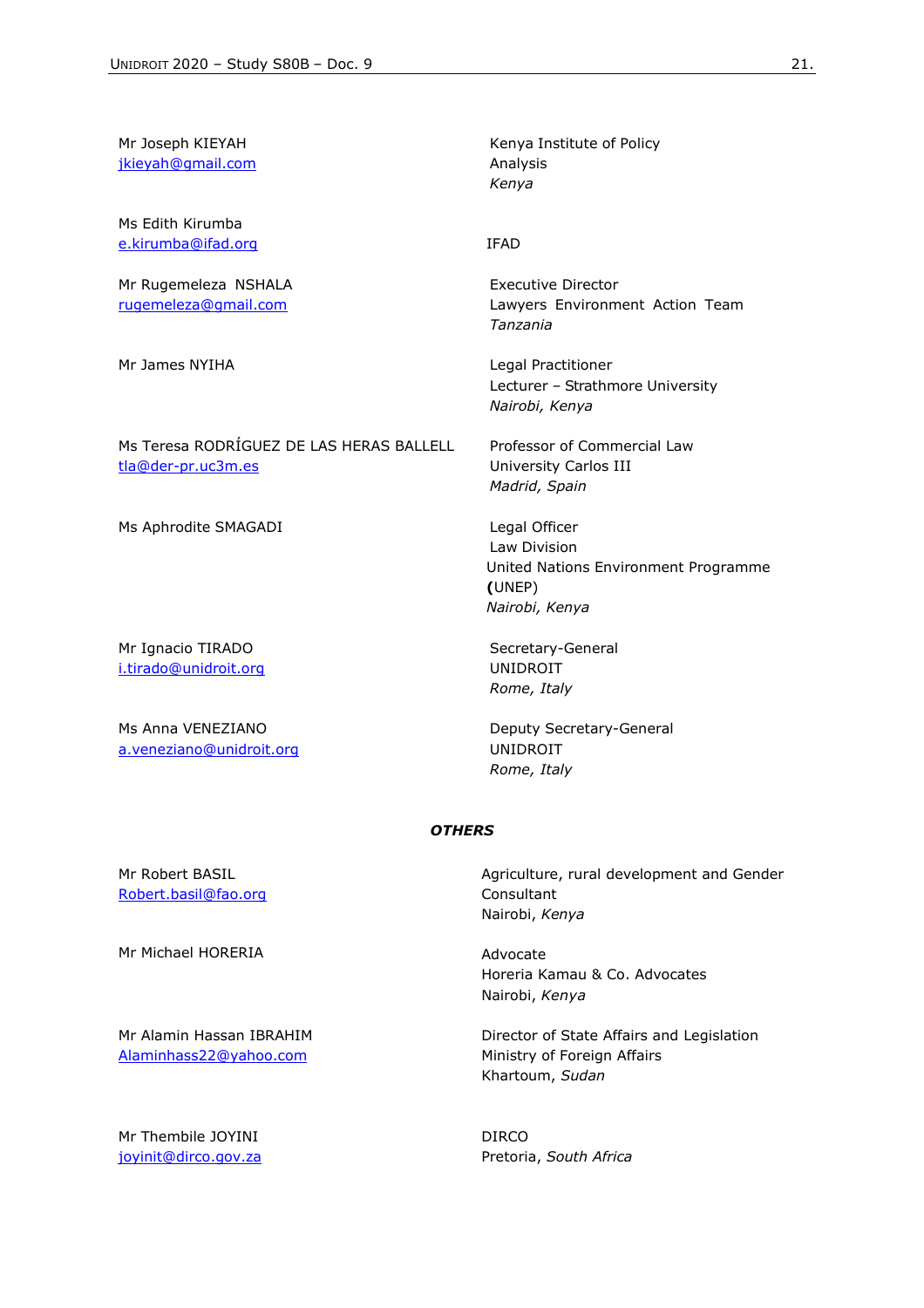Mr Elijah LETANGULE [Elijah.letangule@gmail.com](mailto:Elijah.letangule@gmail.com)

Ms Husna MBARAK [Husna.mbarak@fao.org](mailto:Husna.mbarak@fao.org)

Mr Keke MOTSEPE [motsepema@dirco.gov.za](mailto:motsepema@dirco.gov.za)

Mr Keith NJIRU [Keith.njiru@strathmore.edu](mailto:Keith.njiru@strathmore.edu)

Mr Alfayo ONGERI Graduate Assistant

Mr Ibrahim MWATHANE Chair

Mrs Mantsho Annastacia MOTSEPE State Law Adviser

Mr Tudor ROBU [Tudor.robu@fao.org](mailto:Tudor.robu@fao.org)

Mr André SMIT (Moderator) [smita@dirco.gov.za](mailto:smita@dirco.gov.za)

Mr John KARIA **Head of Legal Services** Tourism Finance Corporation Nairobi, *Kenya*

> Director Advocacy National Land Commission Nairobi, *Kenya*

Lead, Governance of Land and Natural Resource sub-programme Nairobi, *Kenya*

DIRCO Pretoria, *South Africa*

Ms Grace MUTEMI Communication Officer FAO Nairobi, *Kenya*

> Communication student Strathmore University Nairobi, *Kenya*

Mr Isiah OKEYO **Agriculture Secretary a.i.** Ministry of Agriculture, Livestock and Fisheries Nairobi, *Kenya*

> Strathmore University Nairobi, *Kenya*

Land Development & Governance Institute Board of Directors (LDGI) Nairobi, *Kenya*

DIRCO Pretoria, *South Africa*

Assistant FAO Representative Republic of Moldova Nairobi, *Kenya*

State Law Adviser DIRCO Pretoria, *South Africa* Mrs Jackline WANJIRU **National Environment Programme (**UNEP) *Nairobi, Kenya*